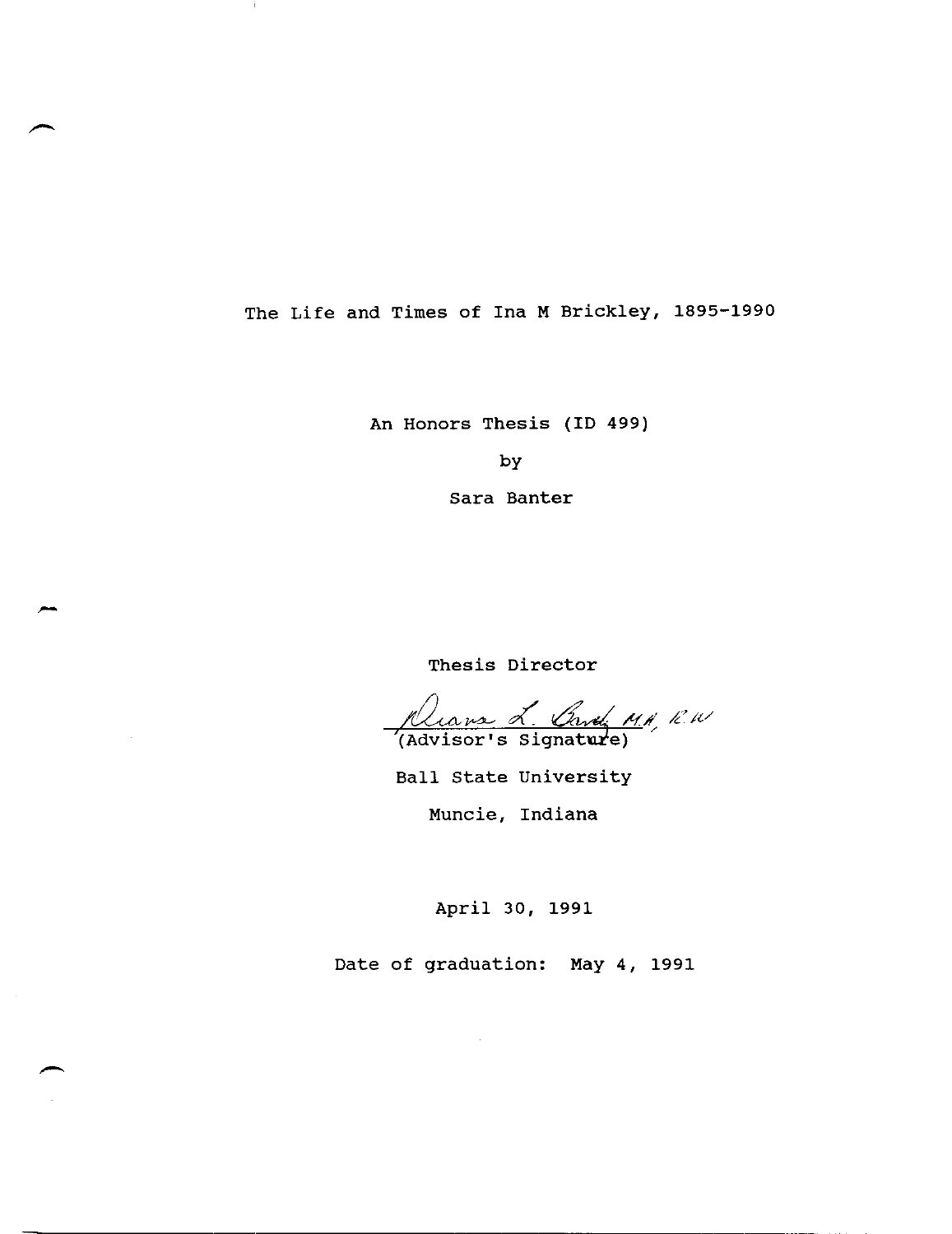## Introduction

 $-3\epsilon$ 

Every day people are born and people die. Our lives impact other people's lives whether it be for good or for bad. This is a detailed story of a woman's lifetime and how she was able to contribute to the people around her while she was alive. Her niece, Jean Kober, refers to her as "a remarkable lady." This woman contained a responsibility within herself to help other people not wishing to bring rewards to herself. It is a useful life to examine and see how one person can have a positive influence on other people's lives. This story would not have been developed had it not been for the cooperation and patience of this woman's children and friends.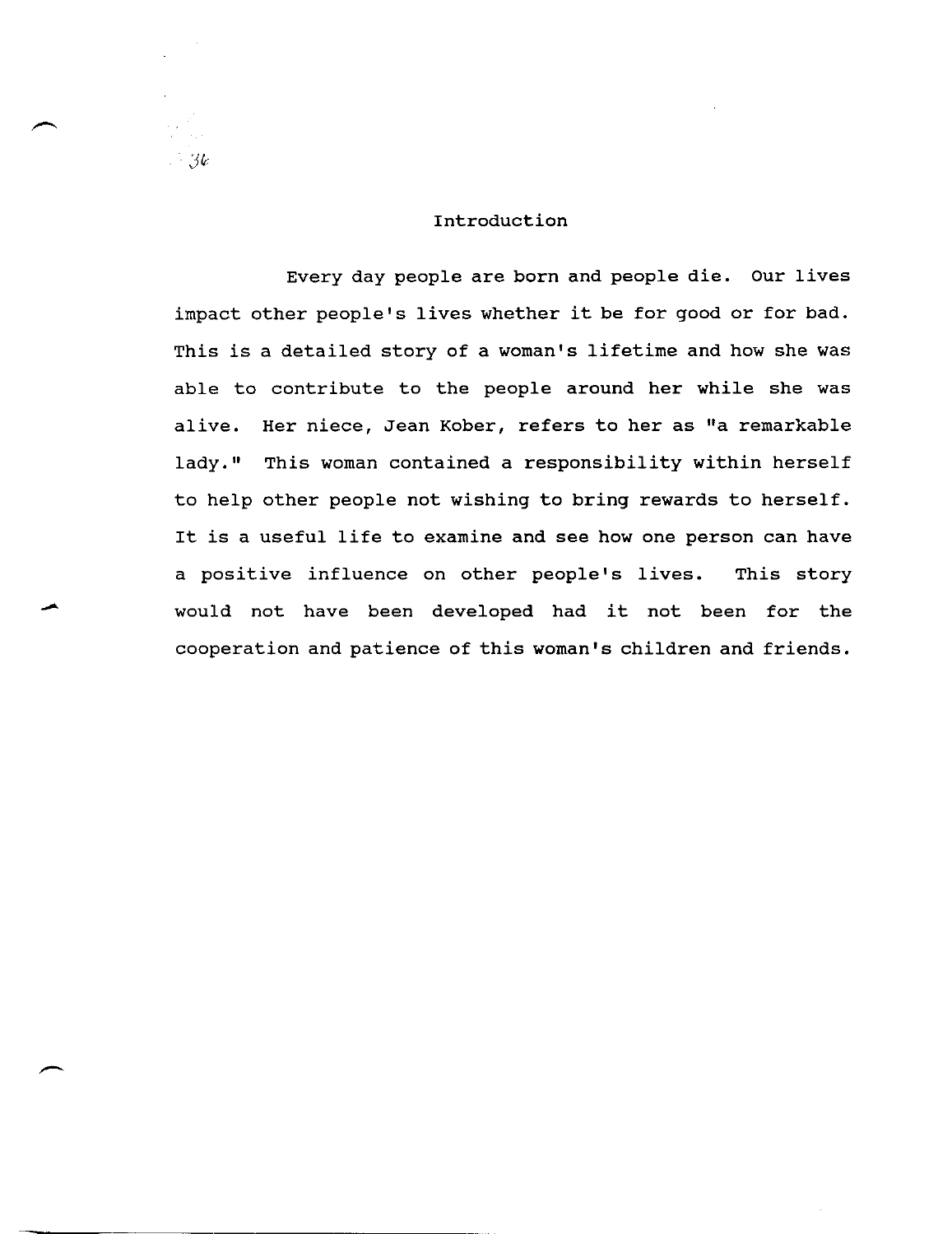Ina M Agar was born May 15, 1895 in Perth, Australia. Her father, William Hoyle Agar, was a younger son in a well to do family. His father and earlier family manufactured clocks in England and were members of the Church of England. His grandfather had been knighted. will was a skilled engineer and an inventor who loved to travel and see the world. Because he was a younger son, he did not inherit money from his family (J. D. Balaguras, personal communication, February 7, 1991).

,-...

Ina's mother, Janet Muir Mc Guire (Jessie), was scottish. Jessie's family lived off the coast of Glascow on the islands and was of the presbyterian faith. The family moved to York, England which is where will and Jessie met. It is no surprise that will fell in love with Jessie as she was educated as a proper young lady, sewed beautifully, and played the piano. She had very white skin with blue eyes and blue black hair. She was very home loving (J. D. Balaguras, personal communication, February 7, 1991).

In contrast, Jessie's sister Dinah did not want to stay at home. Instead, she shocked her family by becoming a nurse which was not an occupation considered respectable for young ladies in the eighteen hundreds. Dinah later moved to the United States and became a private nurse, companion to Julius Rosenbloom, the founder of Sears, Roebuck. Dinah also later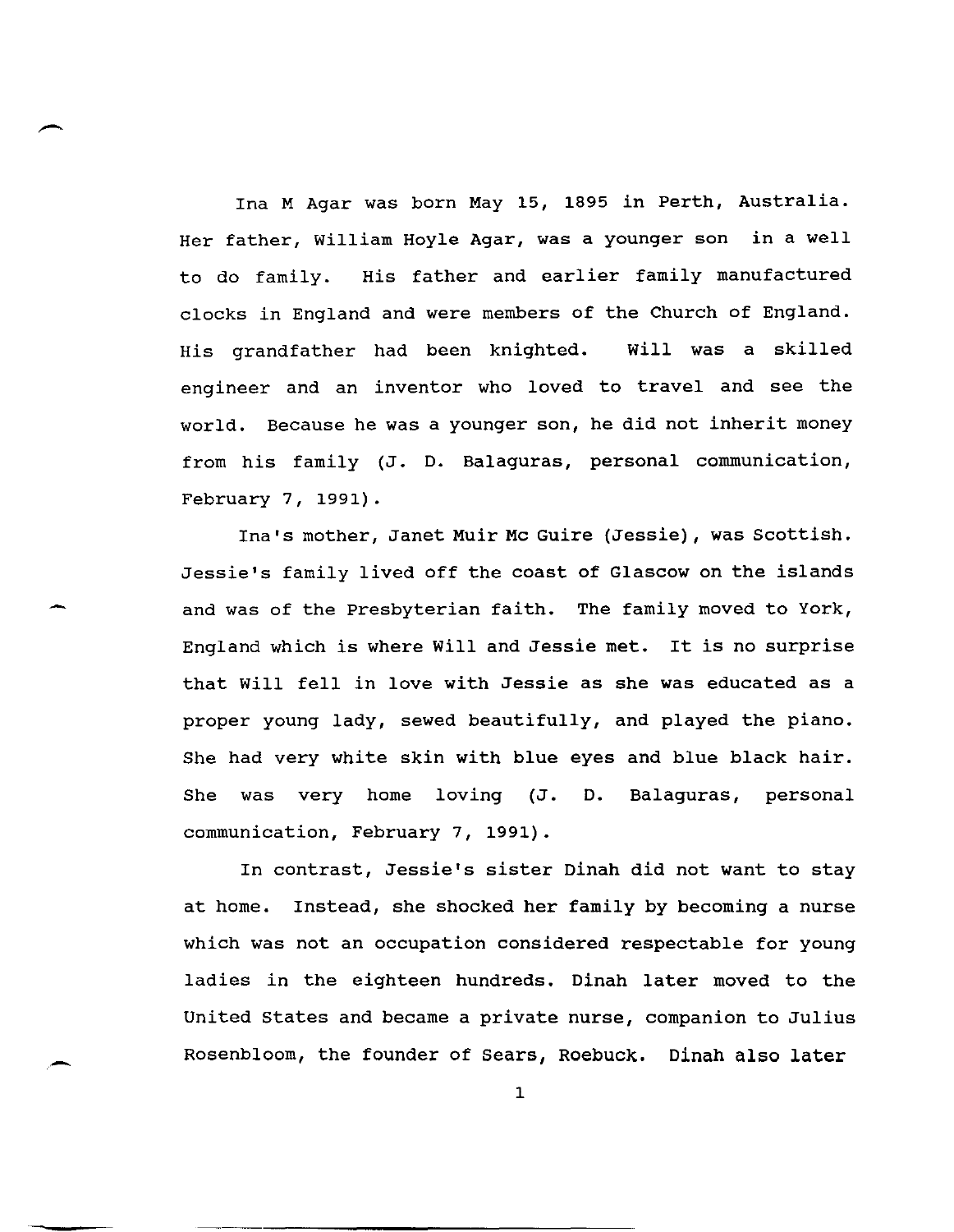became a role model for her niece, Ina M Agar (J. D. Balaguras, personal communication, February 7, 1991).

As Ina entered the Agar family, she became the third child. She had an older sister named Olive and an older brother named will. Her parents had traveled from York, England to Australia because of an engineering project in which her father was involved. They lived there for about two years. While Ina was still a small baby, the family moved from the far western part of Australia to Melborne, Australia. Her mother enjoyed this part of Australia because it was less rustic and the scenery was lovely (J. D. Balaguras, personal communication, February 7, 1991).

When Ina was two years old, her father was called back to England, and they made the long sea journey home. They stayed in England only a couple of years. Then will was asked to work on a project in the United states in Chicago. Therefore, he moved his family to the U.S. to the small town of Pullman, Illinois, just outside of Chicago (J. D. Balaguras, personal communication, February 7, 1991). "I was five years old when we came to Illinois," 1. M. Brickley stated (personal communication, August 10, 1990).

Pullman was a town built by the railroad owners primarily for the workers of the Pullman Company, manufacturers of the Pullman Passenger Cars. will helped design new and better features for these cars. He invented the first windows that could be opened. The children went to school in Pullman where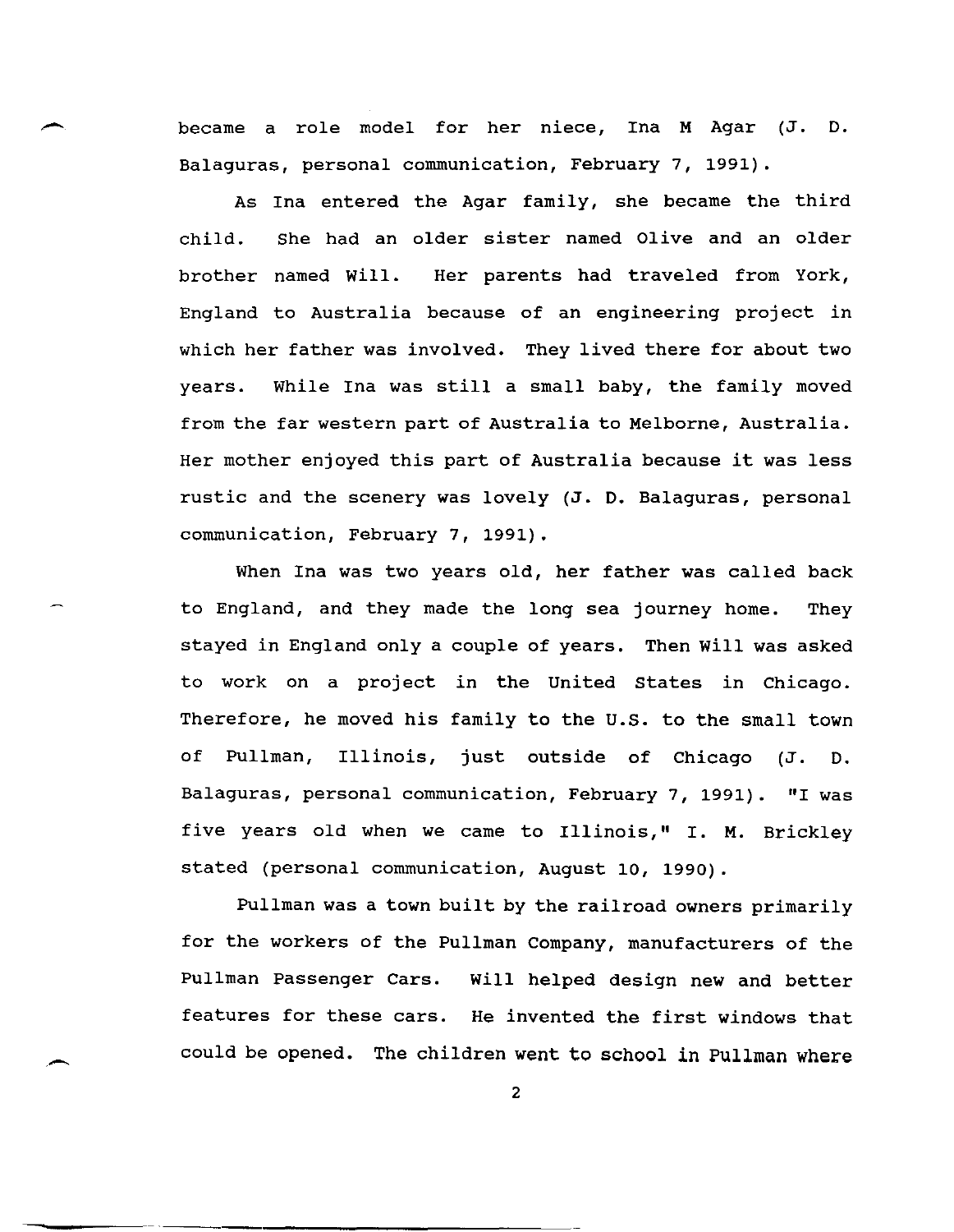they had some private lessons, but mostly they studied in the school provided for the workers' children (J. D. Balaguras, personal communication, February 7, 1991).

The Agar family was happy in Pullman. They enjoyed long visits with relatives who had also moved to the U.S. They also attended church, either the Presbyterian or the Episcopalian depending upon where they lived and which church was available to them. Soon, another daughter was born named Edith Jean (J. D. Balaguras, personal communication, February 7, 1991). As Ina grew, her mother used to say to her, "You have to be interested in helping other families. You have to help the other fellow out" (1. M. Brickley, personal communication, August 10, 1990). Parental influence and regular attendance at church helped Ina establish a very deep faith in God that she lived by ("Florence Starr, Ina Brickley," 1987).

In the early nineteen hundreds, disaster struck the family. will had taken a trip to Washington with a friend and partner to secure some patents for new inventions. While on the trip, he developed pneumonia and died very soon after returning home. He was a fairly young man and had not saved a lot of money, thinking that his new inventions would make him wealthy. Upon his death, his partner rewrote the patent applications in his own name and he became very wealthy while Ina's family was left in a difficult situation. Her mother was not equipped to support her family. It was now even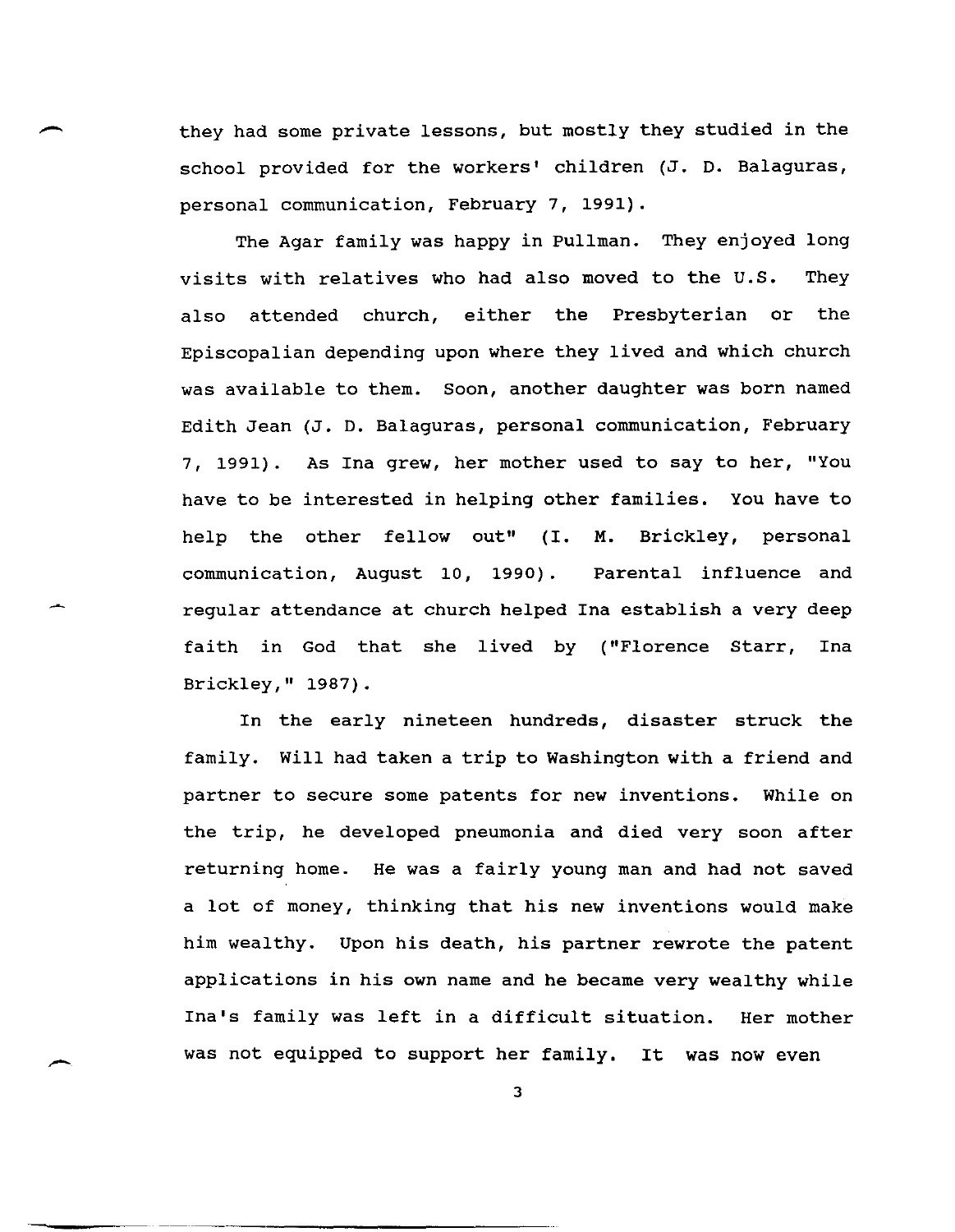

Edith Jean Agar and Ina M Agar (Submitted by J. D. Balaguras)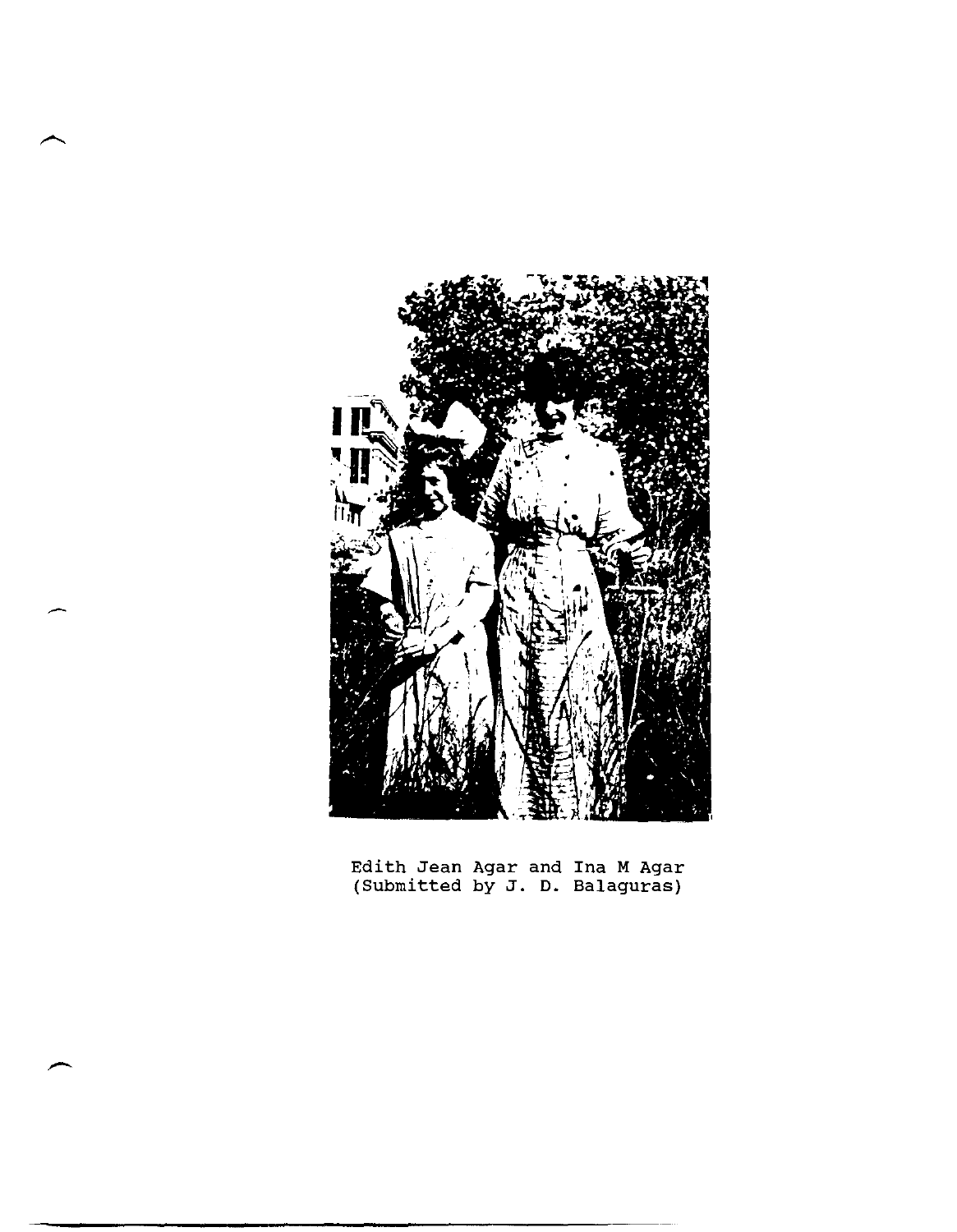larger because of adopting two children left orphaned by the<br>death of close friends (J. D. Balaguras, personal Balaguras, communication, February 7, 1991).

The family moved to Chicago to be closer to relatives. Jessie gave piano lessons and also received aid from other family members. Jessie and her children managed to live very meagerly. Ina's brother left school to work and make money and Ina took over the care of her little sister Edith. Although times were hard, Ina enjoyed the city and loved the museums and the free band concerts in Grant Park. She especially loved hearing John Philips Sousa, the famous composer of so many famous marches--a Chicago celebrity in the early nineteen hundreds (J. D. Balaguras, personal communication, February 7, 1991).

When Ina was sixteen, her mother died after a long illness. Ina had been responsible for most of her mother's care, as well as for her little sister's care, and had been unable to finish high school. The older siblings had moved out but continued to help Ina, her mother, and Edith financially. Because Ina was determined to support herself and because of her Aunt Dinah's nursing career, Ina decided to apply for nurses training. Meanwhile, Edith went to live with their older sister Olive and her new husband (J. D. Balaguras, personal communication, February 7, 1991).

Nursing in the early 1900s in America was going through change. Women, who became aware of the opportunities of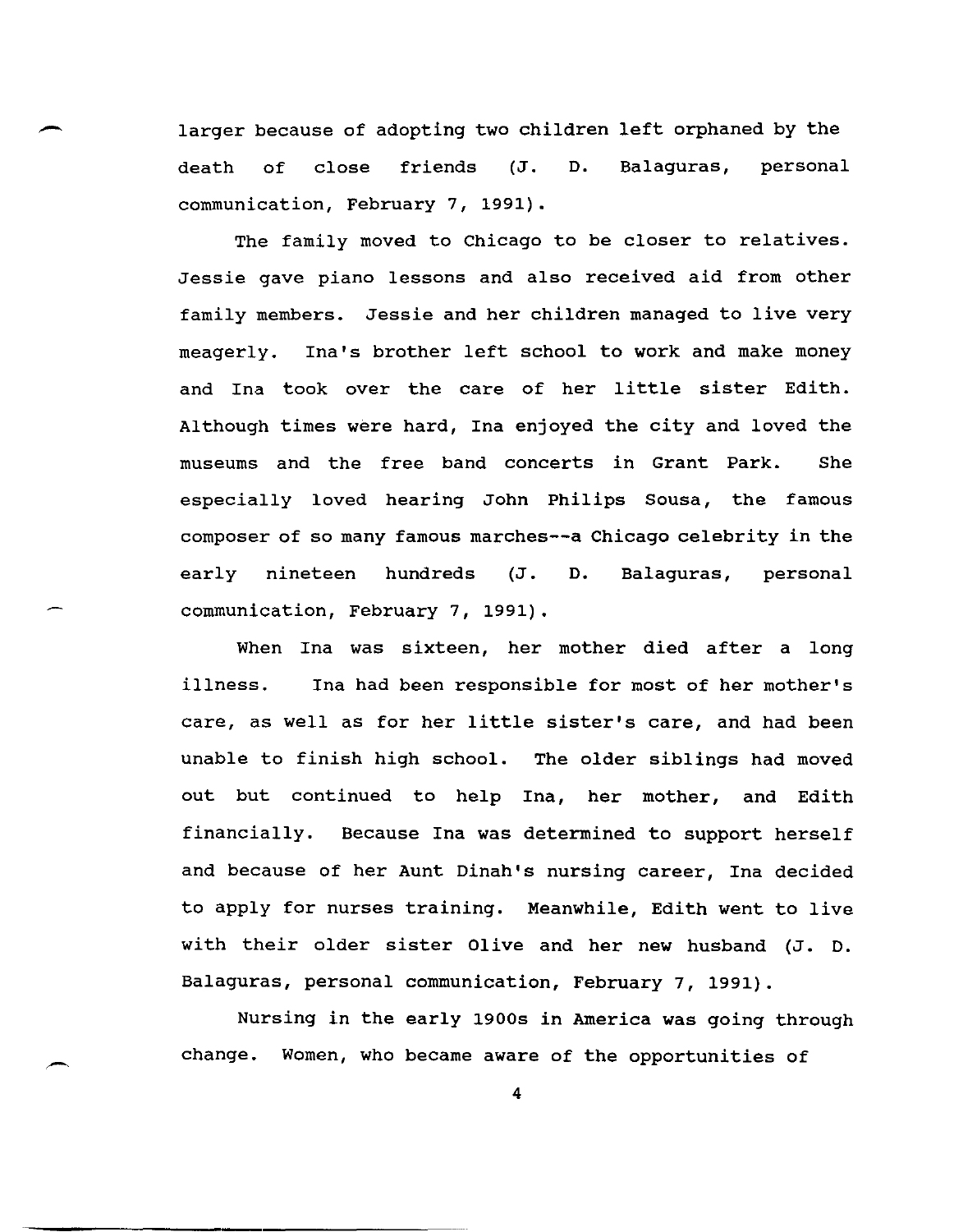caring for the sick and the wounded during the Civil War, did not want to stop nursing after the war was over. Soon in 1873 the New York State Charities Aid Association opened the first nursing school in Bellevue Hospital in New York city (Kalisch and Kalisch, 1975).

From 1860 to 1920 there was a rapid growth of hospitals resulting from increased urbanization. with the increased numbers of people, the accumulation of wealth, and the increased numbers of the poor, came increased amounts of health needs and the challenge of doctors, churches, and religious orders to found hospitals to meet those health needs (Kalisch and Kalisch, 1975).

Problems existed. In order to keep the hospitals from going under "physicians had free use of the hospitals, hospitals became nurse-training schools and used students for staffing, and people who could not pay for care did not receive care" (Kalisch and Kalisch, 1975, p. 225).

The initial American training schools were influenced by Florence Nightingale's model for nursing (Fitzpatrick, 1983). Florence Nightingale believed that nursing schools should "train hospital nurses, train nurses to train others, and train district nurses for the sick and the poor." She thought "a hospital alone was not to be a center for the education and practice of nursing." In addition, she saw students as a learner and not a worker. "A nurse should do nothing but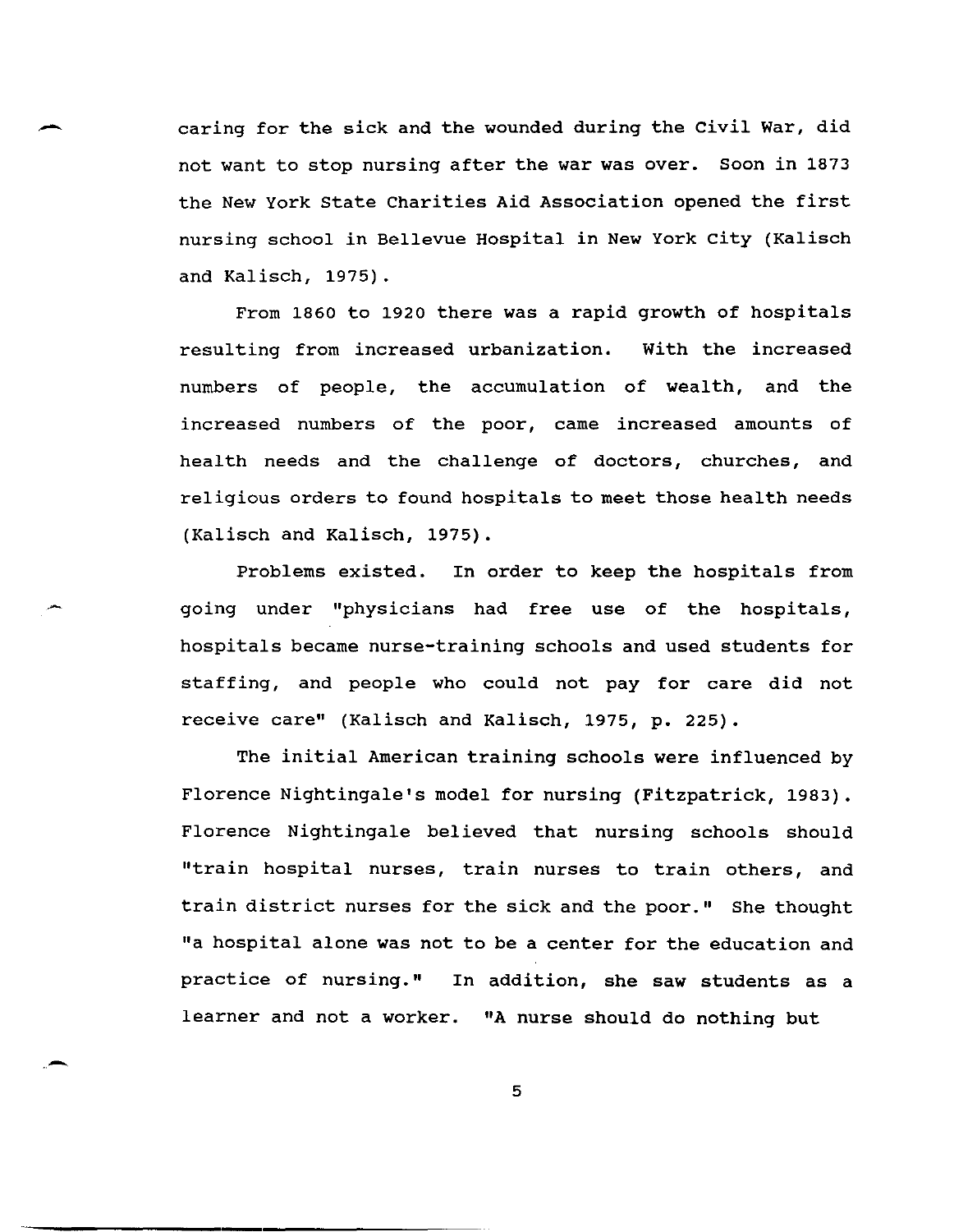- nurse. If you want a char woman hire one. specialty" (Fitzpatrick, 1983, p. 64). Nursing is a

> By the turn of the century, there was a rapid growth of hospitals in the United states. Many of these hospitals were constructed with an unstable financial base. The hospitals sought the most economic means to staff the hospitals and began using students for their staff. Soon the students were learning by working on hospital wards. In short, student nurses were cheap labor for the hospitals (Fitzpatrick, 1983).

> At age 16, Ina sat on the steps outside of the Washington Park Hospital in Chicago, IL, until she was let in (J. Kober, personal communication, March 6 1991). The requirements to become a nurse in Illinois as of July 1, 1910 were that the applicants must be twenty-three years old and have three years of a systematic course in a general hospital (Dock, 1912). Ina was an exception. She really had to prove herself since the nurses in charge of training thought she was too young. Ina had to sew her own uniforms before entering training. She had to be perfectly dressed, starched, ironed, and groomed at all times. Ina did not have to pay tuition for training, but she was given a place to live and a very small amount of money. What little amounts of money she saved, she sent to her sister Edith (J. D. Balaguras, personal communication, February 7, 1991). Most hospitals at that time paid 10-12 dollars per month to their students (Kalisch and Kalisch, 1975). Ina worked in the hospital as she learned, and she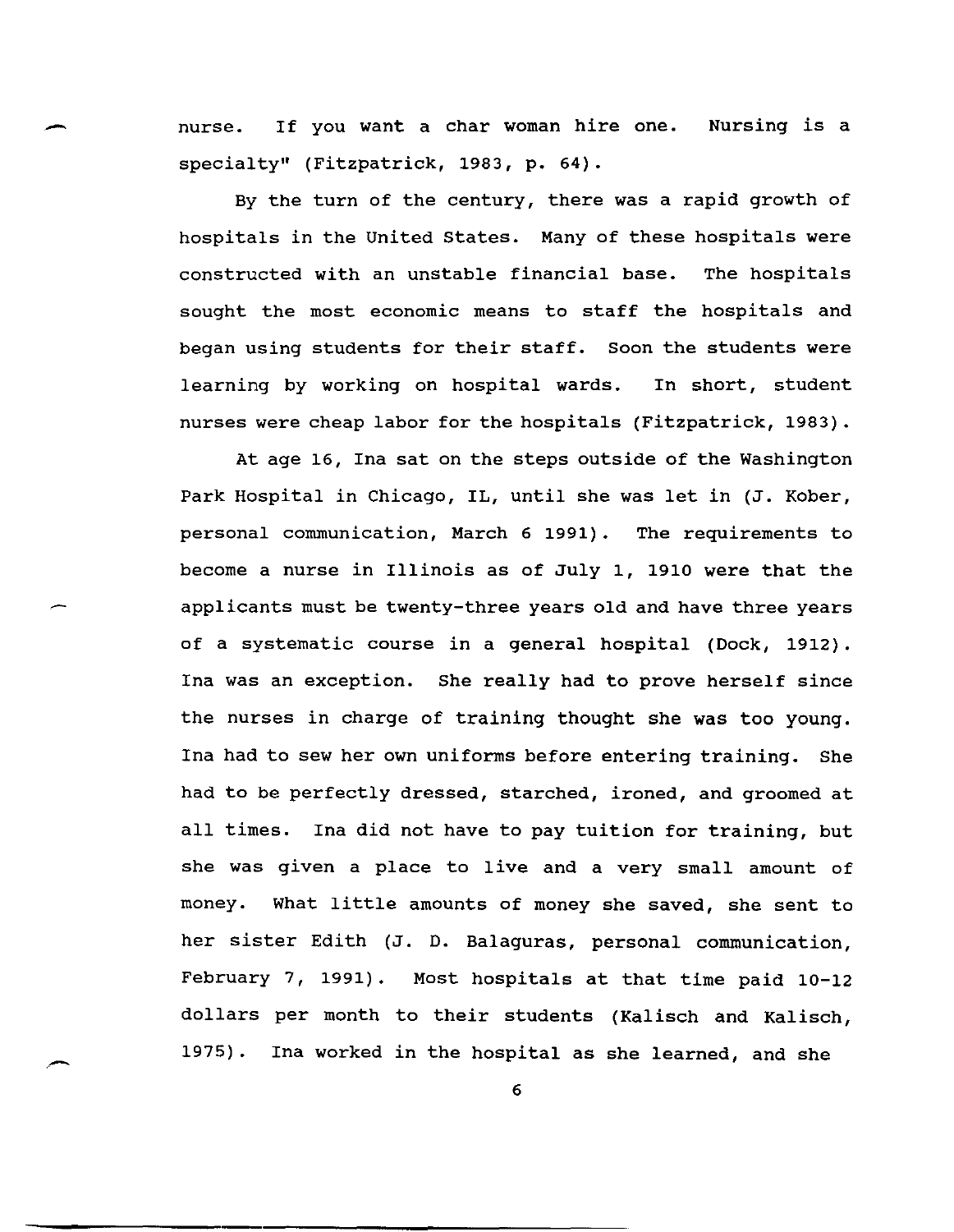only had Sunday afternoons off (J. D. Balaguras, personal<br>communication. February 7, 1991). "In the majority of communication, February 7, 1991). hospitals, students worked six and one-half days per week" (Kalisch and Kalisch, 1975, p. 229).

Ina's normal working day as a student was 12 hours in length. She also learned the importance of keeping the hospital clean (J. D. Balaguras, personal communication, February 7, 1991). Nursing students were working 10-12 hours a day at a time when laboring men advocated the eight hour work day. The student nurses had to work hard to keep the hospitals clean. They dusted, scrubbed floors, washed dishes, etc. with such long hours day after day, the health of many of the students declined. In fact, many acquired tuberculosis and typhoid fever (Kalisch and Kalisch, 1975).

The discipline during nurses training was strict, and the workload was heavy. For example, beds were to be made with precision. The blankets were to be placed so that not even a tenth of an inch hung down further on one side than on the other (Kalisch and Kalisch, 1975). If the beds weren't perfect, the nurses in charge would pull the sheets off the beds and make the student remake the bed. In the nursery, babies were "sewn" into a little shirt, and every time the baby became wet, the student nurse in charge had to take out the stitches and resew the clean shirt closed. The doctors also placed demands on the students. Ina was lectured to by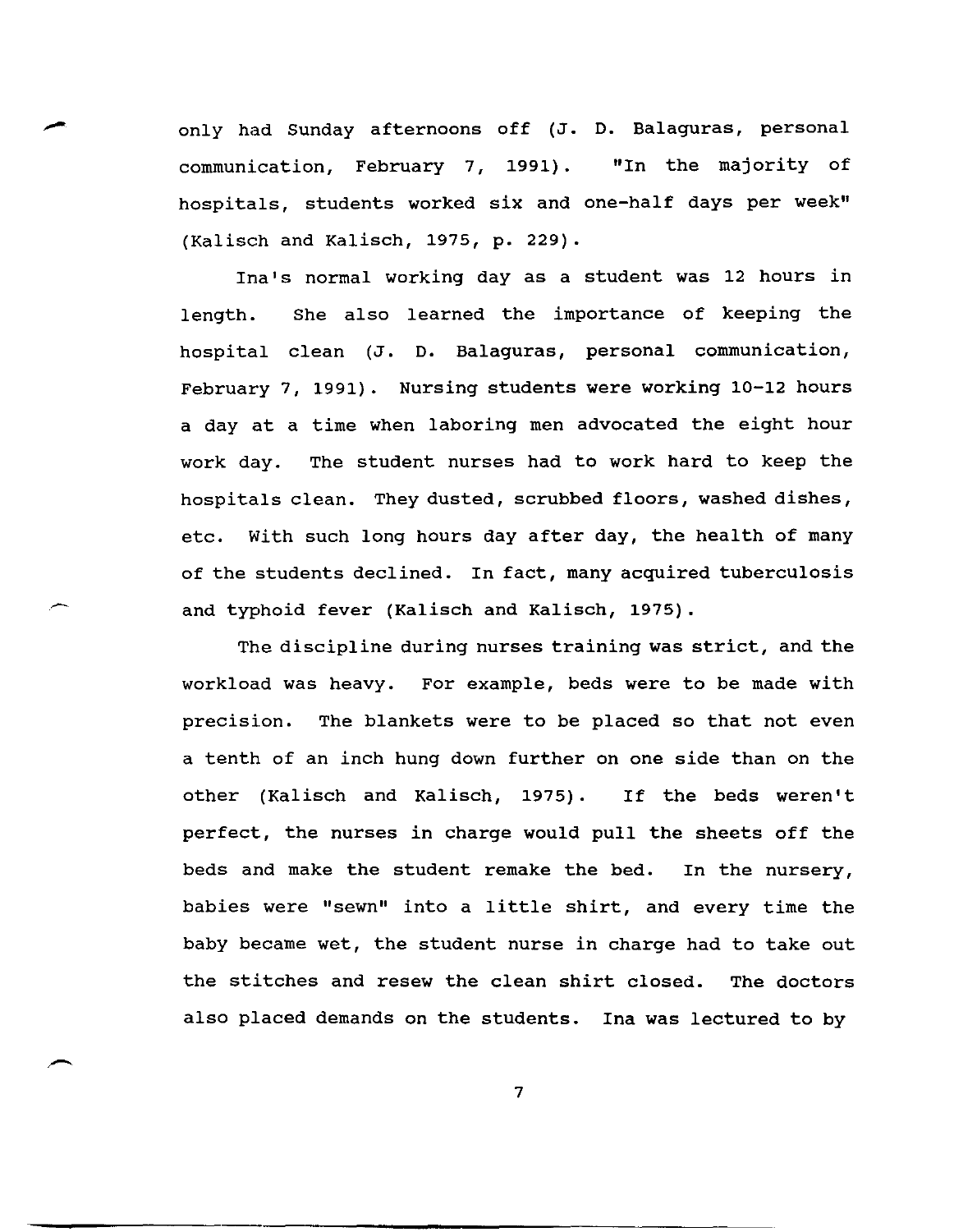doctors and had to observe every type of treatment (J. D. Balaguras, personal communication, February 7, 1991).

₩.

The students who came out of nurses training had an unbelievable amount of self-discipline, the capacity to make every minute count, and the ability to accomplish whatever it was they set out to do. Many students couldn't take the long hours and the amount of hard work and dropped out (J. D. Balaguras, personal communication, February 7, 1991). Afraid of expulsion from school, students voiced few objections and carefully complied with the strict rules and regulations enforced by a nursing supervisor (Fitspatrick, 1983).

Also present at the Washington Park Hospital were interns and young doctors. The student nurses weren't allowed to on date, however they did have time to look over the crop of interns and young doctors--and vice versa, for the nursing students and young doctors ate meals together. Although doctors were treated like gods in hospitals, the interns and nursing students were trained partially together and were more like allies against a common enemy--the hospital tyrants or teachers. The interns, young doctors, and nursing students became friends. Nursing students were known to aid the interns in their wildest practical jokes on each other, especially in the playing of nasty tricks on the queenly nursing supervisors (J. D. Balaguras, personal communication, February 7, 1991).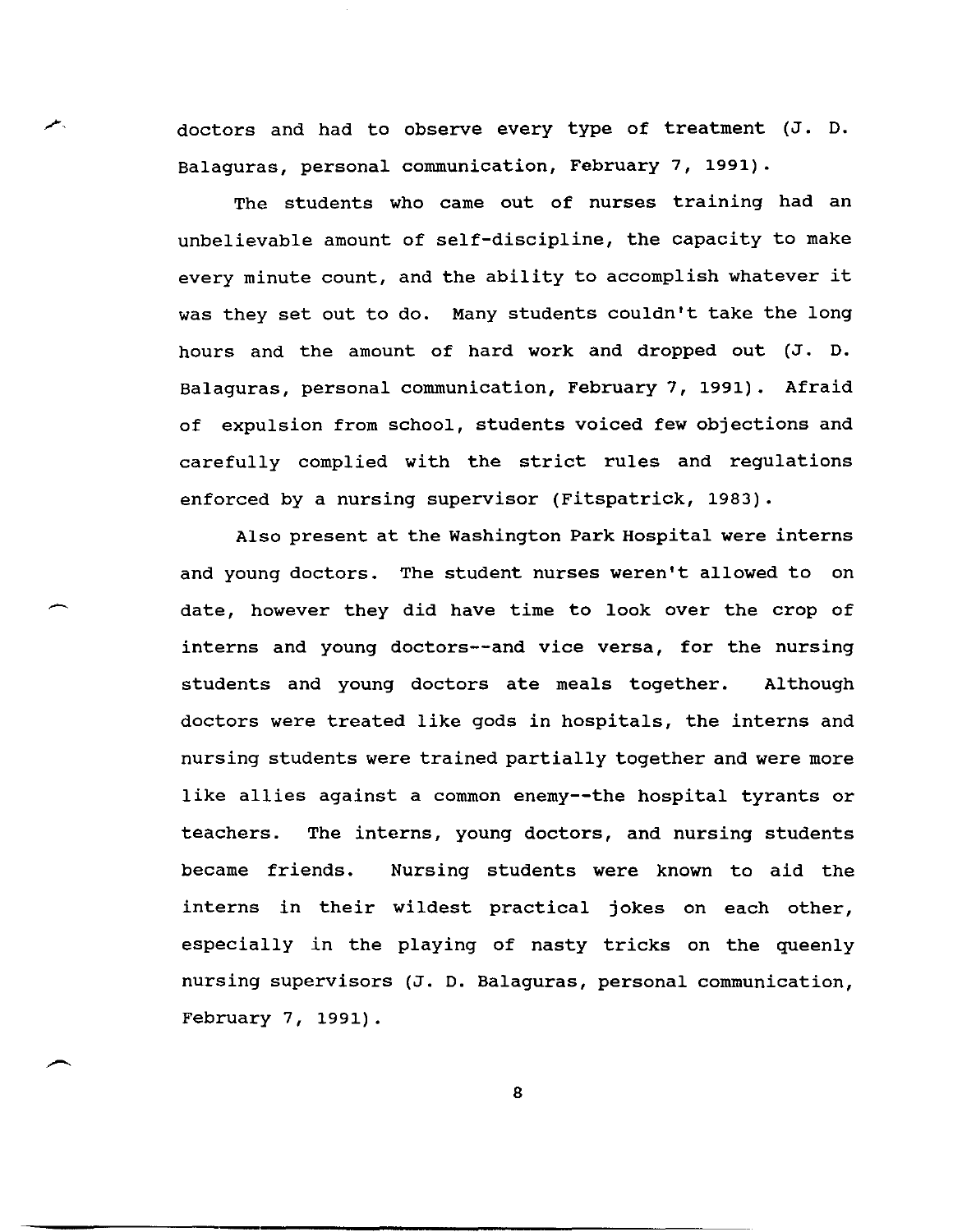After Ina graduated from nursing school, she began working at the Illinois Central Hospital. As she worked, she began to gain clout and soon became the assistant nursing superintendent to the hospital ("County Hospital Superintendent," 1918). While Ina worked at this hospital, she met a young man named Harry Dwight Brickley who was soon to graduate from medical school and be a doctor (J. D. Balaguras, personal communication, February 7 1991).

He was born in 1886 in Bluffton, Indiana ("Florence Starr, Ina Brickley," 1987) and was the son of Mr. and Mrs. T.J. Brickley ("Hospital Superintendent Weds," 1918). His father was a farmer and Dwight grew up doing farm chores. He went to school in a one roomed schoolhouse in the country near Bluffton. After he completed his high school education, he taught the lower grades in this schoolhouse for two years. Then his life took a different turn. He decided to become a doctor. He went to Valparaiso University for pre-med school and then went to the University of Illinois for his medical training. His internship was done at the Illinois Central Hospital. Two of his professors at the University of Illinois were Clarence Darrow and Williams Jennings Bryan, two men known in U. S. history who battled in the Scopes Trial on whether evolution should be taught in schools (J. D. Balaguras, personal communication, April 24, 1991).

Once on a rare holiday break, Dwight Brickley invited several of his friends to visit his parents at his farm home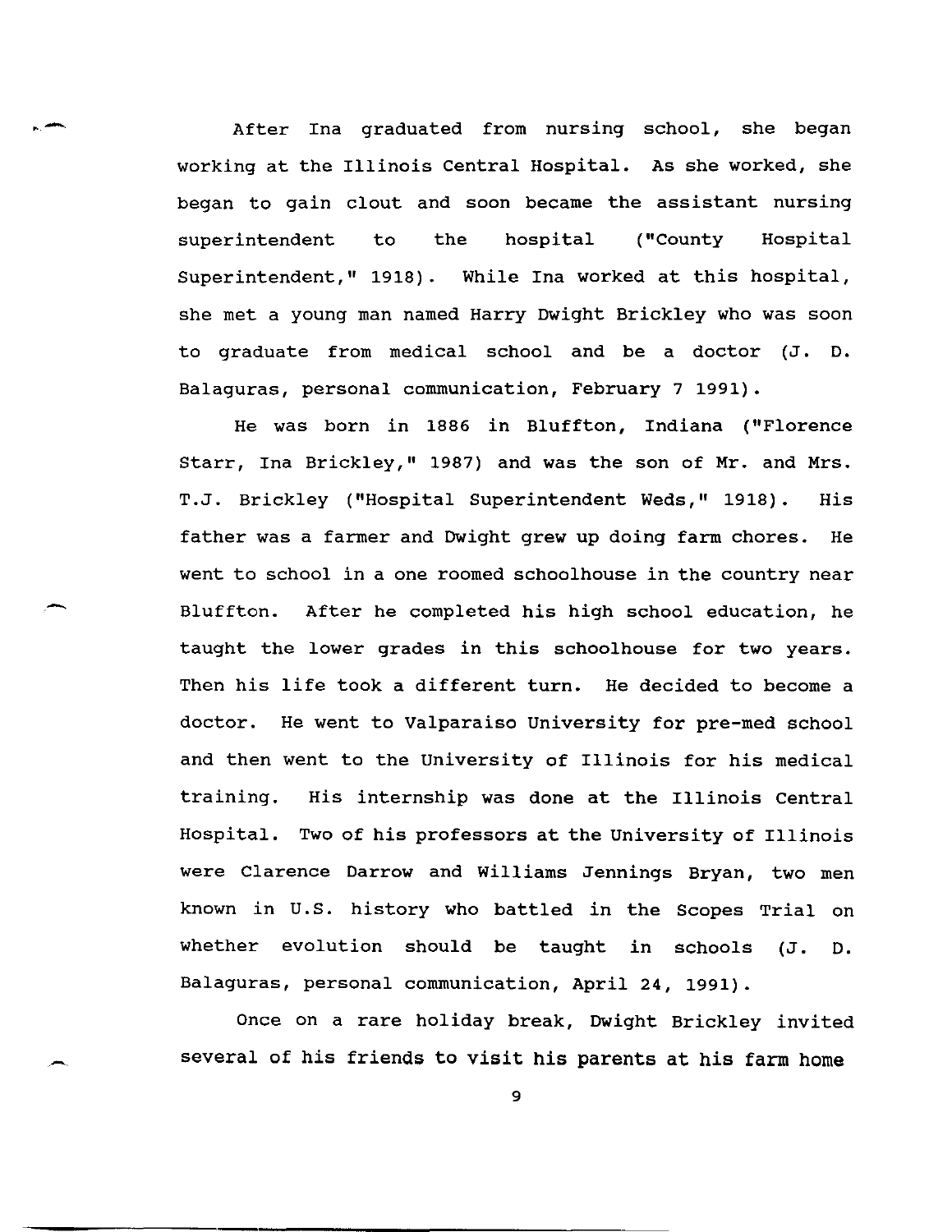just outside of Bluffton. Ina and two of her friends were invited. Ina thought that she was coming along as a chaperone since one of her friends had told her that she was going to get Dwight to propose to her. However, Dwight introduced Ina to his parents as his favorite girl, suprising Ina and her friend (J. D. Balaguras, personal communication, February 7, 1991) .

Later, Dwight proposed to Ina at their favorite spot in Grant Park, a lovely little Japanese bridge. They were making plans to be married in Chicago, and Dwight had started practicing with Dr. Fred Moeller, the surgeon with whom he had studied, on the south side of Chicago when the united states entered World War I. Dwight and many of his friends enlisted in the service, and he was sent to Long Island, New York, for training (J. D. Balaguras, personal communication, February 7,1991).

 $\overline{\phantom{0}}$ 

 $\overline{\phantom{0}}$ 

In the meantime, many of the doctors in Bluffton, IN, left to join the war effort while a new hospital was being built and was soon to open in Bluffton without a superintendent of nursing (J. communication, February 7, 1991). Before Dwight left for the D. Balaguras, personal service, he asked Ina if she would serve as superintendent of nursing of the new hospital ("Florence starr, Ina Brickley," 1987). Members of the hospital board also went to Chicago and asked her to please come to Bluffton and become the hospital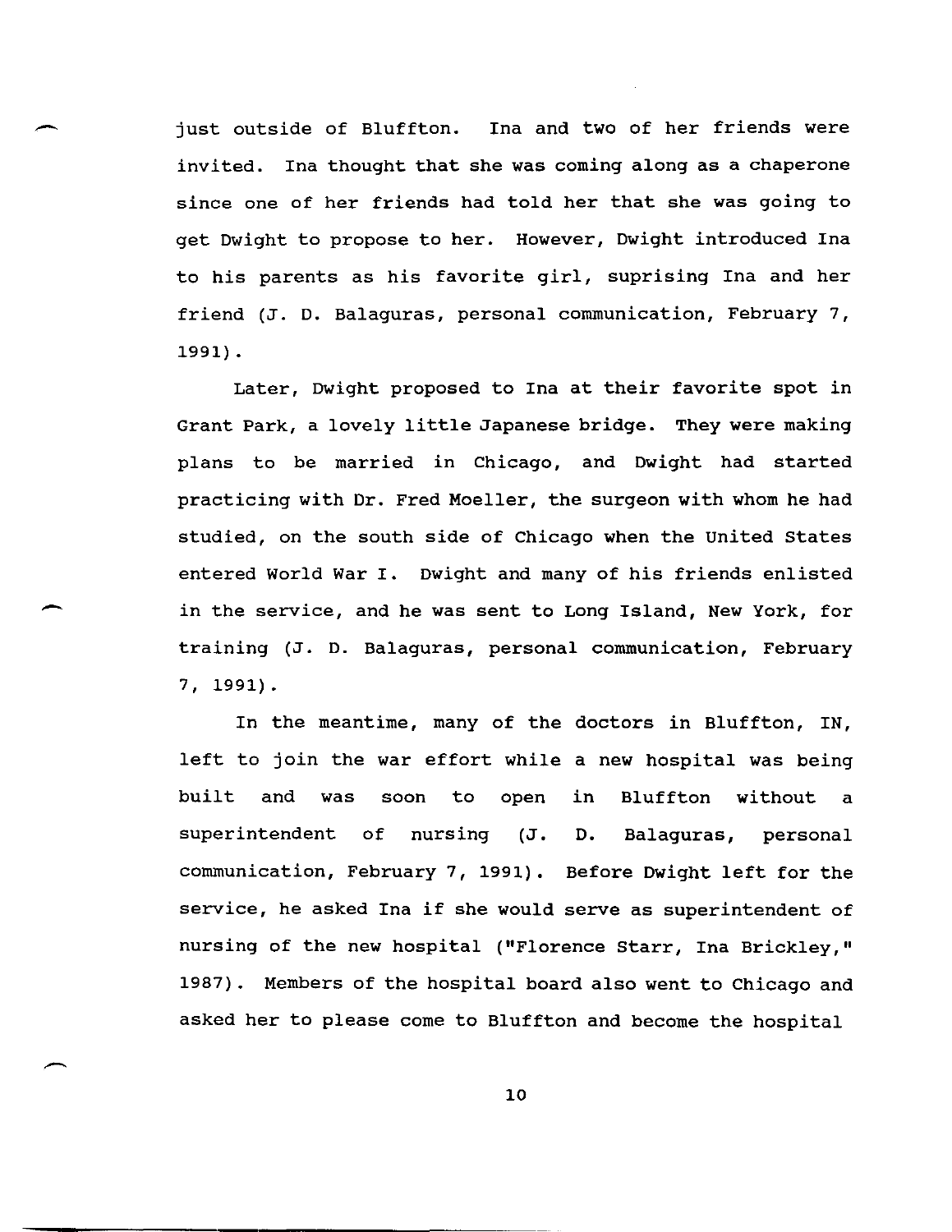superintendent (J. D. Balaguras, personal communication, February 7, 1991).

Ina accepted the position, and in June of 1918, at the age of 23, Ina came to Bluffton, Indiana. Because of her experience and her high recommendations, Ina was selected by the board of trustees for the position of nursing superintendent of the Wells County Hospital which was nearing completion of being built ("County Hospital superintendent," 1918). Ina brought with her two nurses from Chicago, Miss Hansen ("County Hospital Accepted," 1918) and Miss Engstrom ("Another Nurse," 1918). The requirements to be a nurse in Indiana at that time were: the equivalent of a high school education, twenty-one years of age, and a course of two years with systematic teaching in a general hospital (Dock, 1912).

On June 23 and 24, 1918, the hospital was built, had received all of the necessary equipment, ("Hospital Equipment," 1918) had met state standards, and was opened for the public to tour. The hospital was located at south-Main street. It held twenty-five patients and was built so a third story could be added if a larger capacity was needed by the community. The cost was approximately \$40,000 to build. Thousands of people came to see the hospital ("New Hospital," 1918). 1. M. Brickley spoke about this day, "We were happy when all of the people came to look at it" (personal communication, August 10, 1990).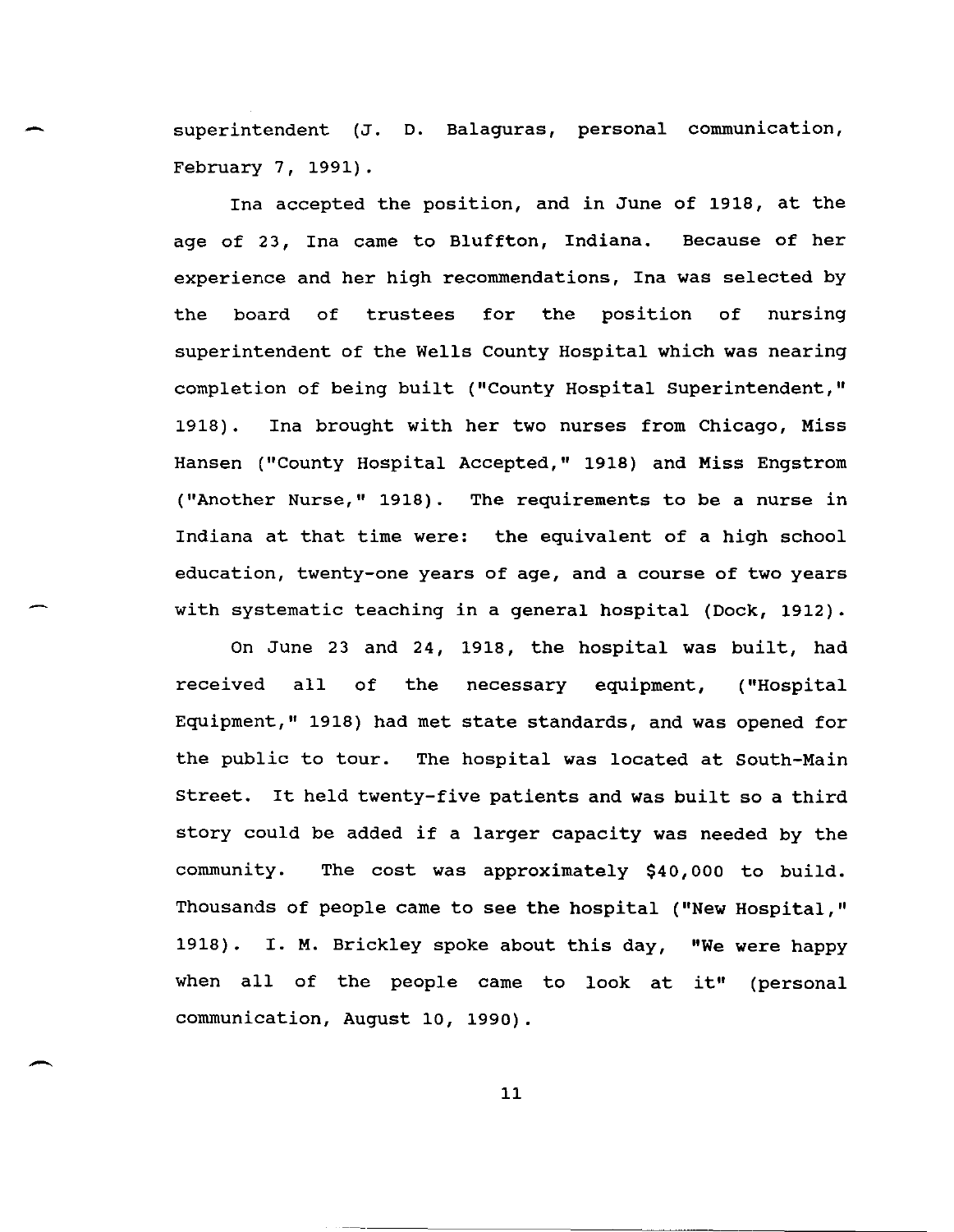

-

Front external view of the Wells County Hospital open for the public to tour on June 23 and 24, 1918 (Taken from Bluffton .<br><u>News Banner</u>, June 24, 1918).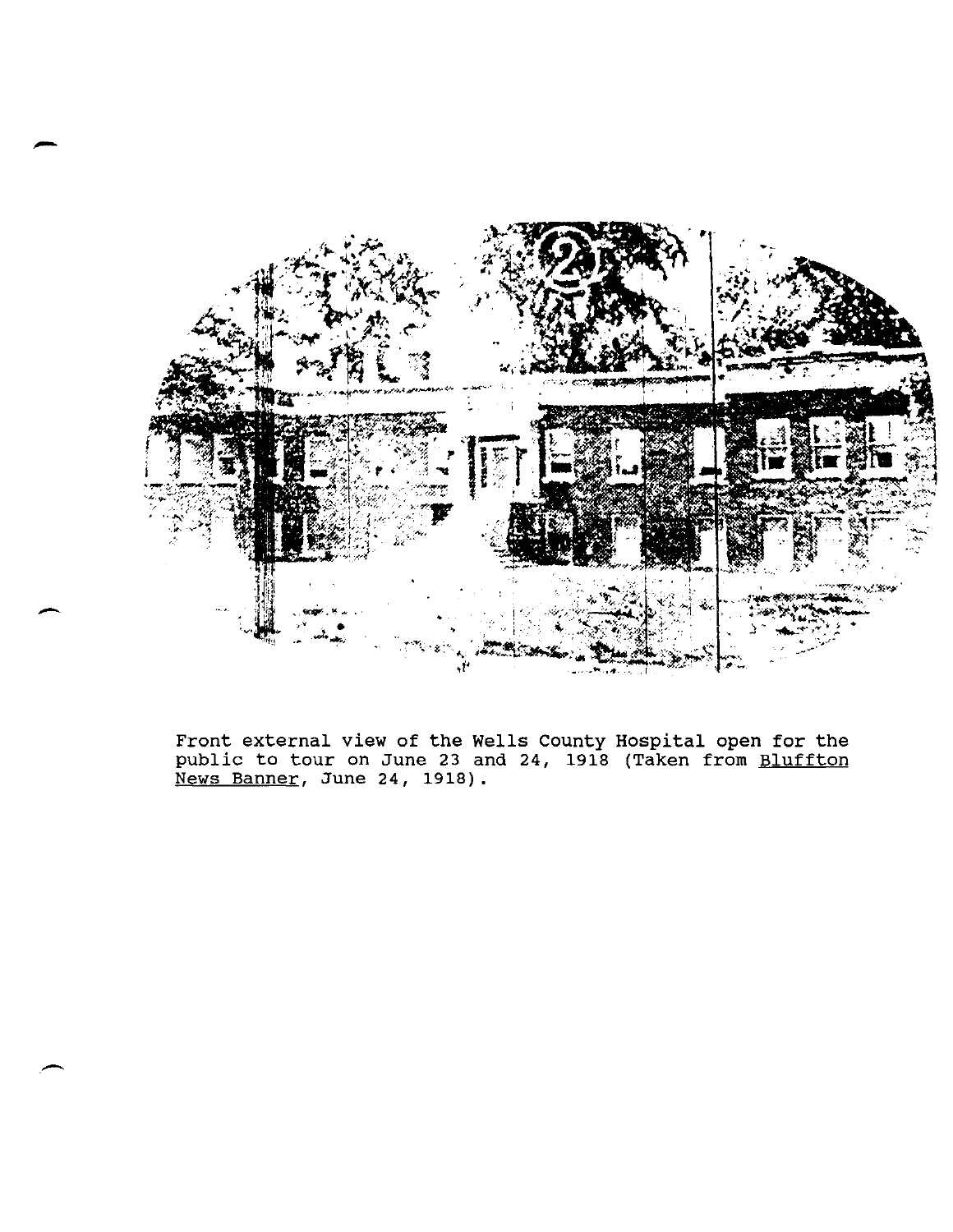

standing on the front steps of the Wells county Hospital are:

-

 $\overline{\phantom{0}}$ 

First row, left to right, Dr. I. N. Hatfield, Dr. George E. Fulton, Superintendent Miss Ina Agar, Nurses Miss B. Hanson, and Miss H. Engstorm; J. A. McBride, trustee; Dr. J. E. Alliport, architect.

Rear row--Drs. J. L. Redding, J. W. McKinney, Erskin Summers, B. E. Huffman, L. H. Cook, Trustee Carl Bonham and Drs. C. H. Mead, L. W. Dailey and J. C. Fulton (Taken from Bluffton News Banner, June 24, 1918).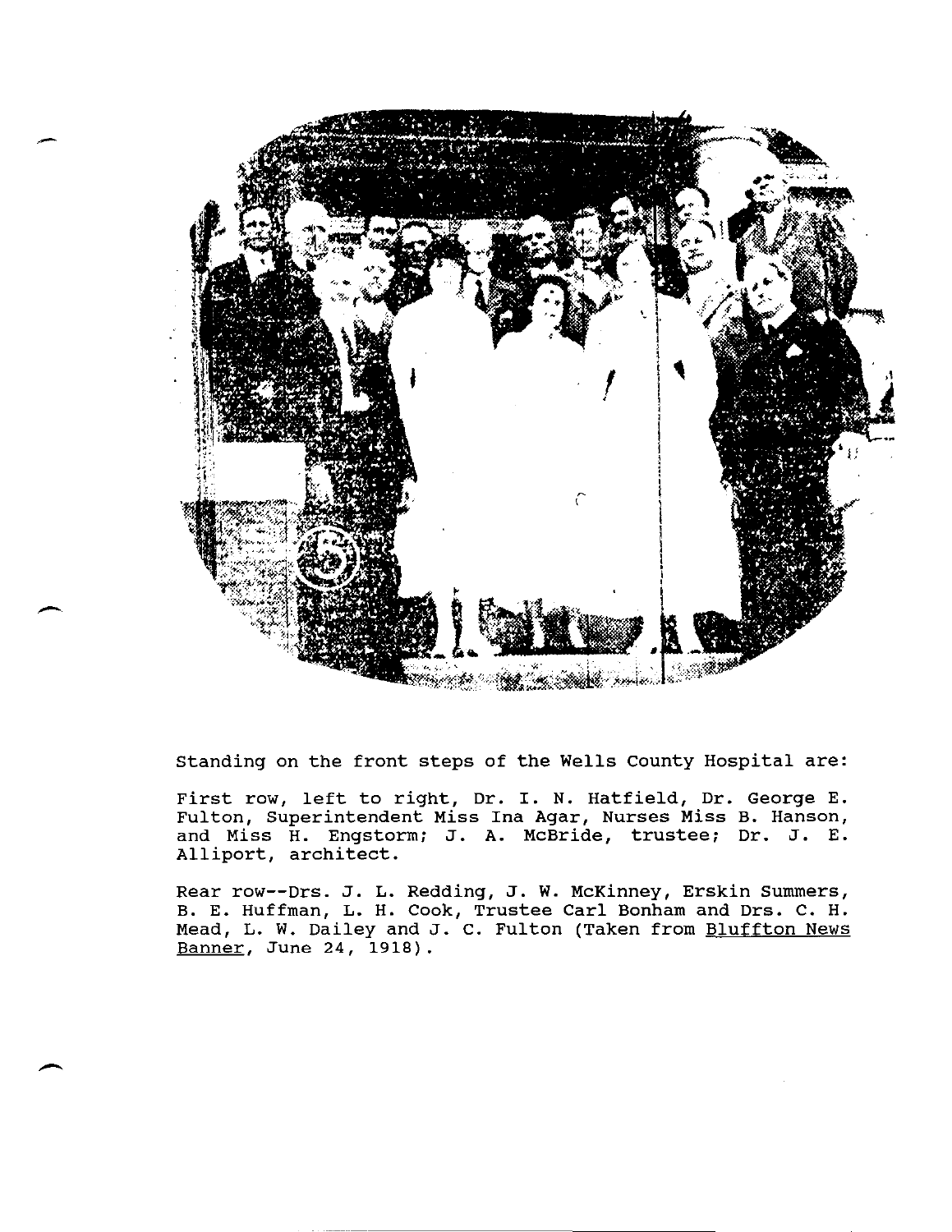The hospital was then open for patients. Ina directed the older doctors who had remained to staff the hospital. She also directed all of the nurses, who were much older and more experienced than she was. It was quite a challenge, and the staff couldn't believe that they were to be guided by this "child". Before long, they were convinced of Ina's capabilities, and they didn't seem to mind taking orders from her (J. D. Balaguras, personal communication, February 7, 1991) .

Ina changed some of the old procedures and brought in new ideas being used in Chicago, one of which was improved hygiene. One of her first and most difficult challenges was a doctor who practiced and even operated in his long underwear. He, of course, didn't scrub past his wrists because he didn't want to get his underwear shirt sleeves wet. To everyone's surprise, Ina banned him from the operating room until he changed shirts and scrubbed properly (J. D. Balaguras, personal communication, February 7, 1991).

Ina, along with the other two nurses, were counted upon to add all the cheer possible to those who became patients at the hospital as well as to give them the best of care. The ladies worked hard to keep the hospital very clean ("New Hospital," 1918). "You've got to keep things spic and span," said I. M. Brickley (personal communication, August 10, 1990). In addition, Ina trained other nurses to work at the hospital. The nurses stayed in a nurses dorm located in a green house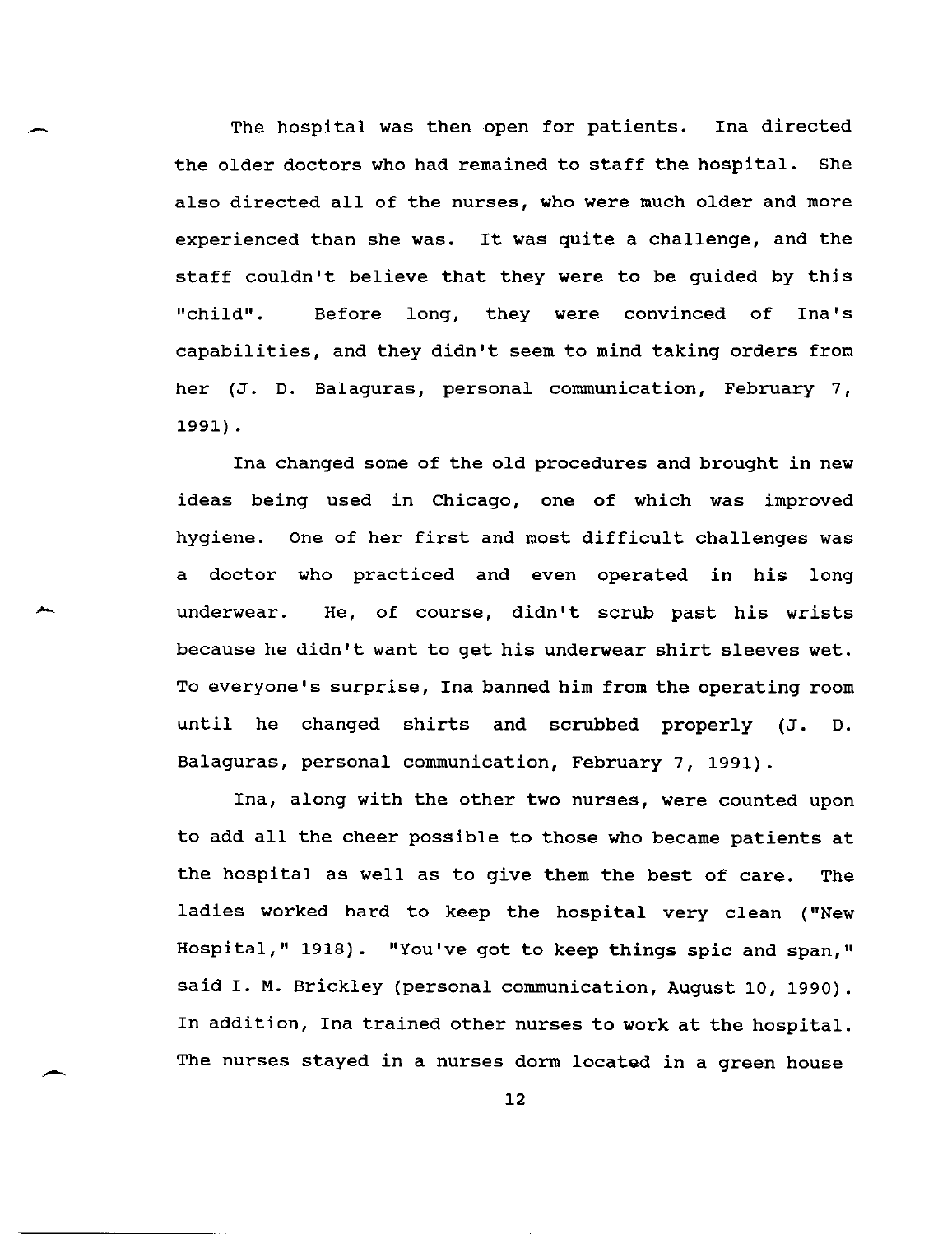south of the hospital, and they worked 12-16 hours a day (D. Surface, personal communication, February 8, 1991). Ina taught the nurses some technology including the newest surgical procedures and how to work the new x-ray machine (J. D. Balaguras, personal communication, February 7, 1991).

-

--

-

Ina saw the first baby born at the hospital ("First Baby," 1918) and cared for patients who underwent various types of surgery ("Operations Today," 1918). On August 13, 1918, the first caesarian section was performed at the hospital. At that time a caesarian section was a rare and delicate operation ("Delicate Operation," 1918). The hospital also provided care for sick soldiers who fought in World War I ("Sick Soldiers," 1918).

Ina really had a talent for administration and was extremely efficient. At that time, the superintendent of nursing took charge of business matters of the hospital as well as overseeing the nursing responsibilities (D. Surface, personal communication, February 8, 1991). However, her really important attributes were that she was genuinely interested in each and every person. She never raised her voice and she had an essentially warm and friendly nature. She always meant what she said, generally knew what she was doing, and people very rarely argued with her, at least not for long (J. D. Balaguras, personal communication, February 7, 1991).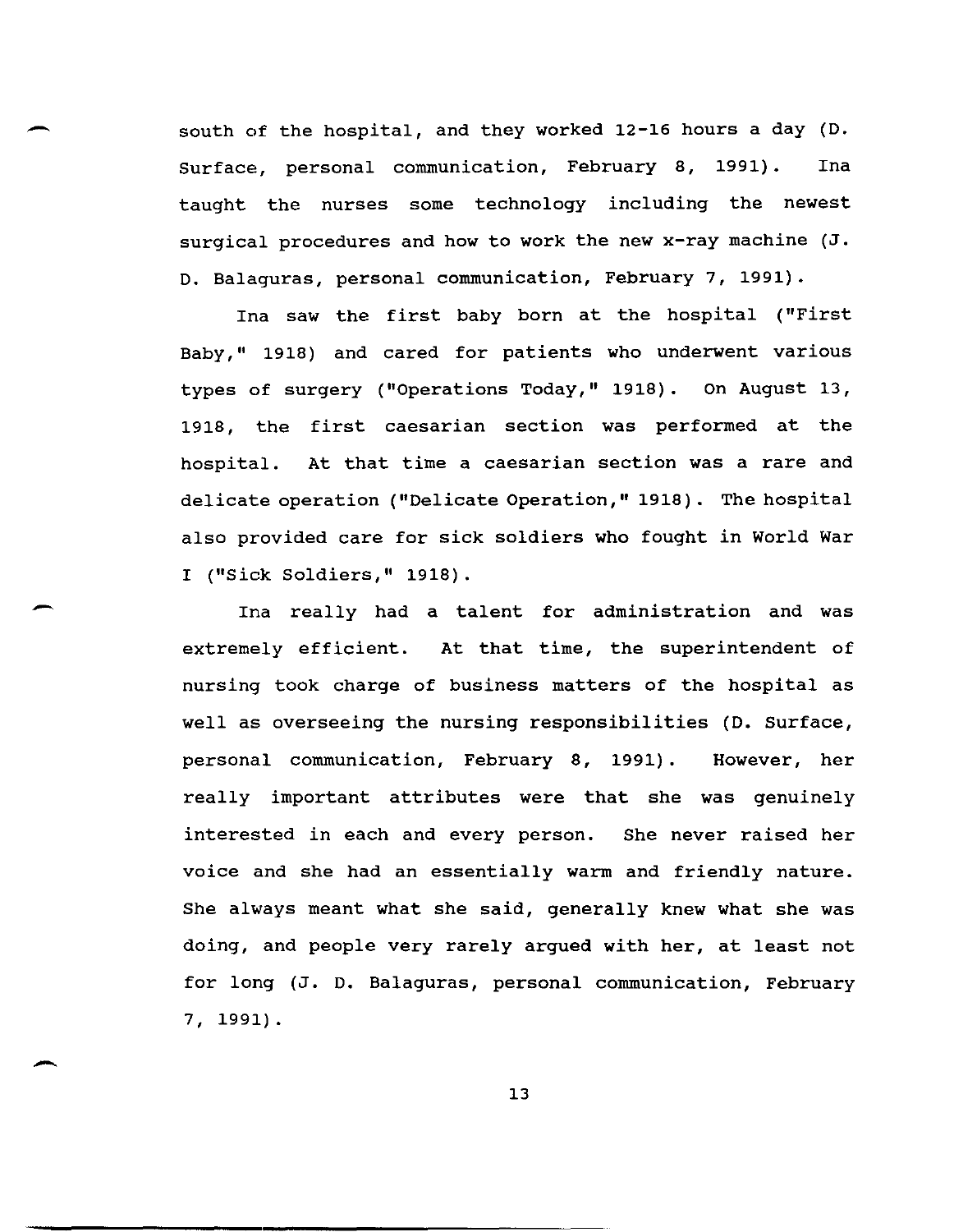After the hospital was open and running, Ina was able to travel to New York where Dwight waited in Mineola, Long Island for further military orders. He was working at the base hospital at Camp Mills. Ina joined him, and they were married september 9, 1918 in New York City. When this news traveled to Bluffton, it was a pleasant surprise to most people because Dwight and Ina's engagement and wedding were kept a secret ("Hospital Superintendent Weds," 1918).

Ina stayed with Dwight for a short time and then returned to Bluffton and her position as superintendent. She then sent for her sister Edith to come and live with her in Bluffton and to attend high school. Edith was a very happy natured girl, much more carefree than Ina. Edith loved Bluffton and made a lot of friends while in school (J. D. Balaguras, personal communication, February 7, 1991).

During this time, the flu epidemic had reached Wells County. Because the Wells County Hospital needed to be clean for surgery and obstetrics, Ina aided nurse Stella Ladd in establishing an auxiliary hospital in the Bluffton Lodge No. 92, Knights of Pythian Home ("Florence Starr, Ina Brickley," 1987) . They acquired cots from various furniture stores, bedding from private homes, and food from the local Red Cross. The nurses who cared for those with influenza were volunteers ("Arrangements Made," 1918). The following rules for combatting influenza were written by Dr. William F. Lincoln, advisor of Lake Division American Red Cross, Lake Division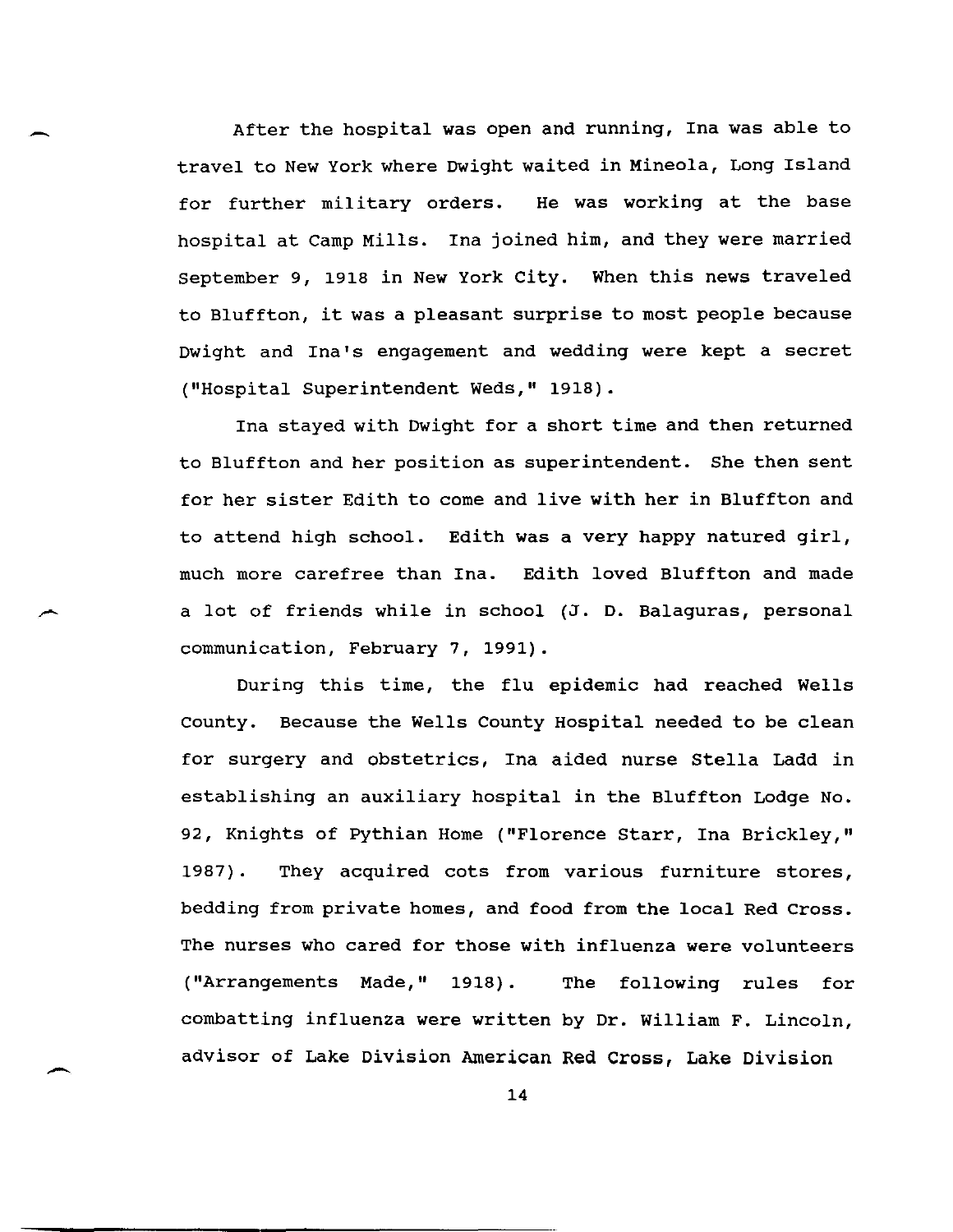

Harry Dwight Brickley<br>(Submitted by J. D. Balagu) (Submitted by J. D. Balaguras)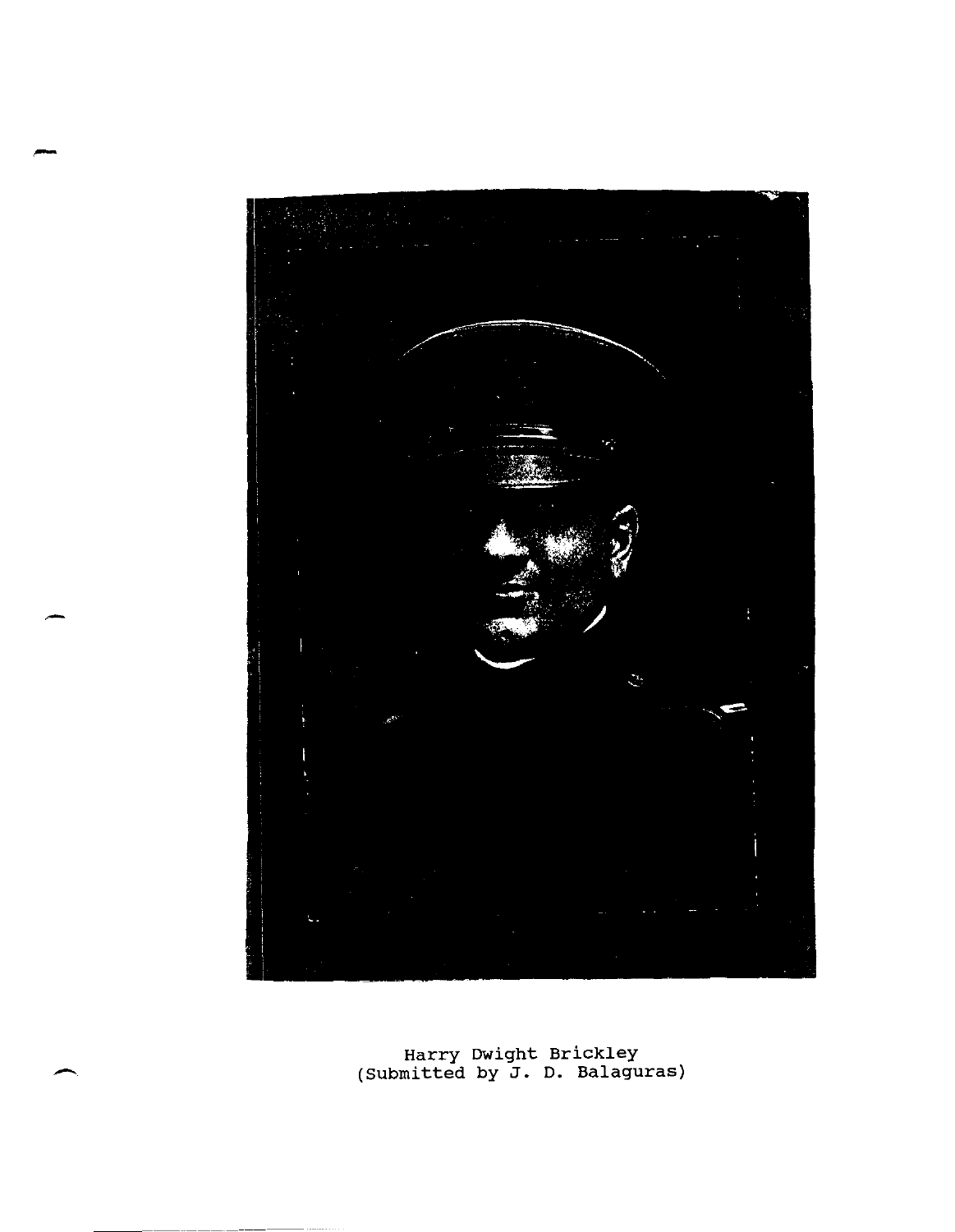Territory, Ohio, Indiana, and Kentucky ("Rules for," 1918, p.

2) :

--

-

-

- 1. All colds, however slight, should be treated as possible attacks of influenza. Patients affected by colds should stay at home and sterilize discharge from the nose and throat.
- 2. Avoiding feeling or spreading of the disease.
- 3. Avoid crowds.
- 4. Regulate bodily functions and keep them going.
- 5. Avoid the breath or expelled secretions from people suffering from colds.
- 6. Wash out the nose and throat two or three times daily by a nasal spray or douche and by gargle with a "normal salt solution" (1/2 teas. salt to 1 8 oz. glass clean water).
- 7. All those in attendance on patients with influenza should wear masks.
- 8. Clothing should be warm and dry. Food simple and easily digested. Drink water freely.

During Halloween, Bluffton was closed down. No one was supposed to be out. There were no banquets or parties because of the threat of getting the flu ("Halloween Closed," 1918).

In November, Dwight was able to come home on furlough to see Ina ("Lieut. Brickley," 1918). In March of 1919 Ina handed to the board of directors of the Wells County Hospital her resignation as superintendent to take effect the last of May. Ina then joined Dwight where he was stationed at Camp Mills as an army doctor ("Hospital Superintendent Tenders," 1919) .

When Dwight's service as an army doctor was finished, he and Ina returned to Bluffton instead of Chicago. Ina helped Dwight start his practice. They worked closely as a team and would go to farm homes to deliver babies since very few births took place in a hospital. They made many house calls and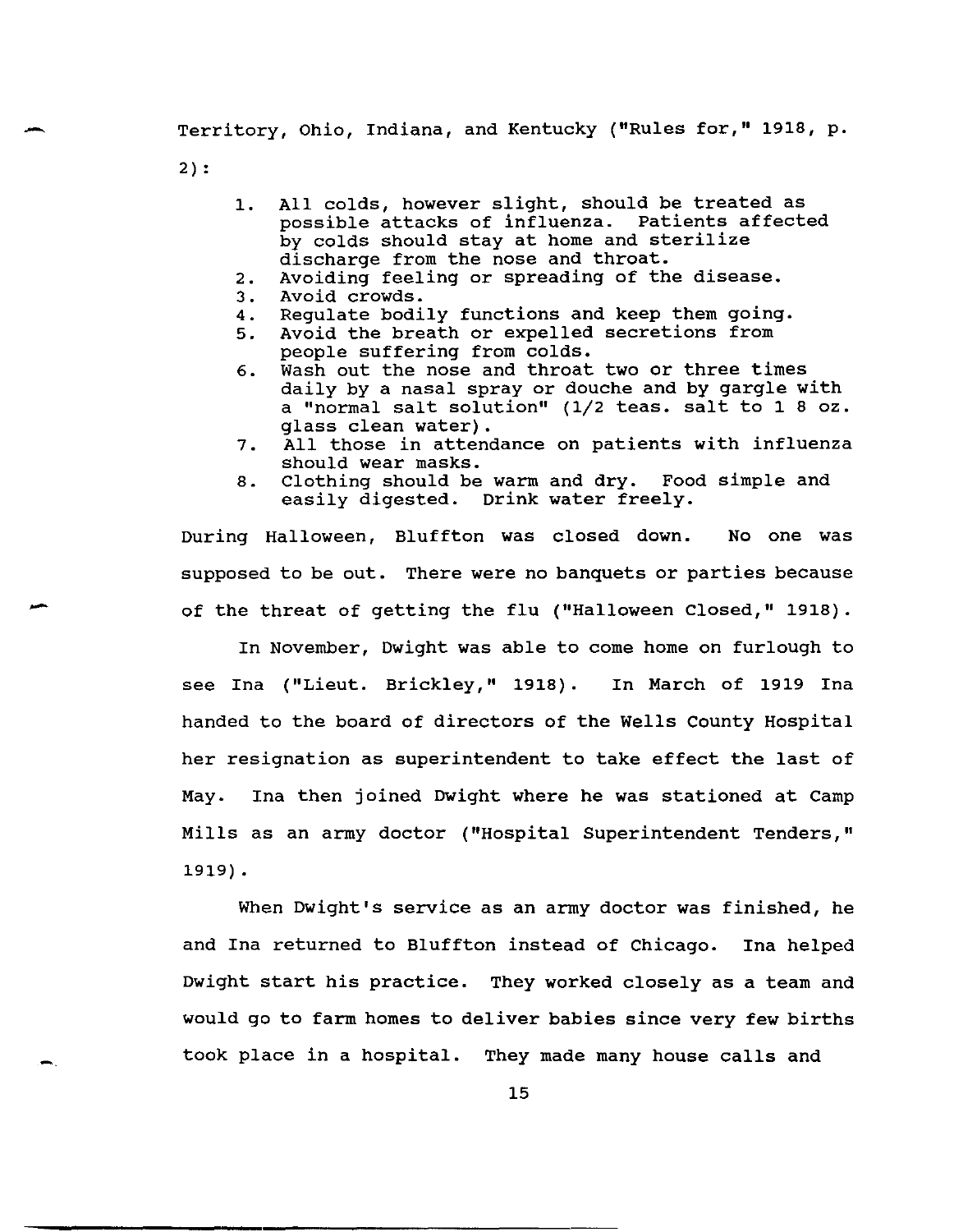visited a lot of farm homes to care for people who were ill. It was hard work getting started, many hours, not much time away from patients, but it was a happy time. (J. D. Balaguras, personal communication, February 7, 1991). They lived in a lovely brick home on the northeast corner of Main and Cherry street. The first floor of the house was used as Dwight's office and the second floor, third floor, and attic were used as their living area (R. A. Brickley, personal communication, April 8, 1991).

By this time, Edith had finished high school. Ina and Dwight managed to put aside enough money to send her to college at Albion, Michigan to study teaching (J. D. Balaguras, personal communication, February 7,1991).

-

-

Dwight and Ina's first born, Thomas Raymond Brickley came in 1921. Dwight and Ina were delighted. At this time, Dwight was seeing a lot of patients and his surgical practice had increased. He was acquiring a reputation as the best surgeon in the area (J. D. Balaguras, personal communication, February 7, 1991).

Edith came home from Albion for the summer just after Tommy was born. She had not been feeling well, and Dwight soon discovered that she had tuberculosis. The family raised the money to send Edith to a sanitarium just north of Chicago that was known for its good work with tuberculosis patients. Ina sewed beautiful clothes for Edith and took the train round trip to Chicago every other Sunday to be with Edith. Edith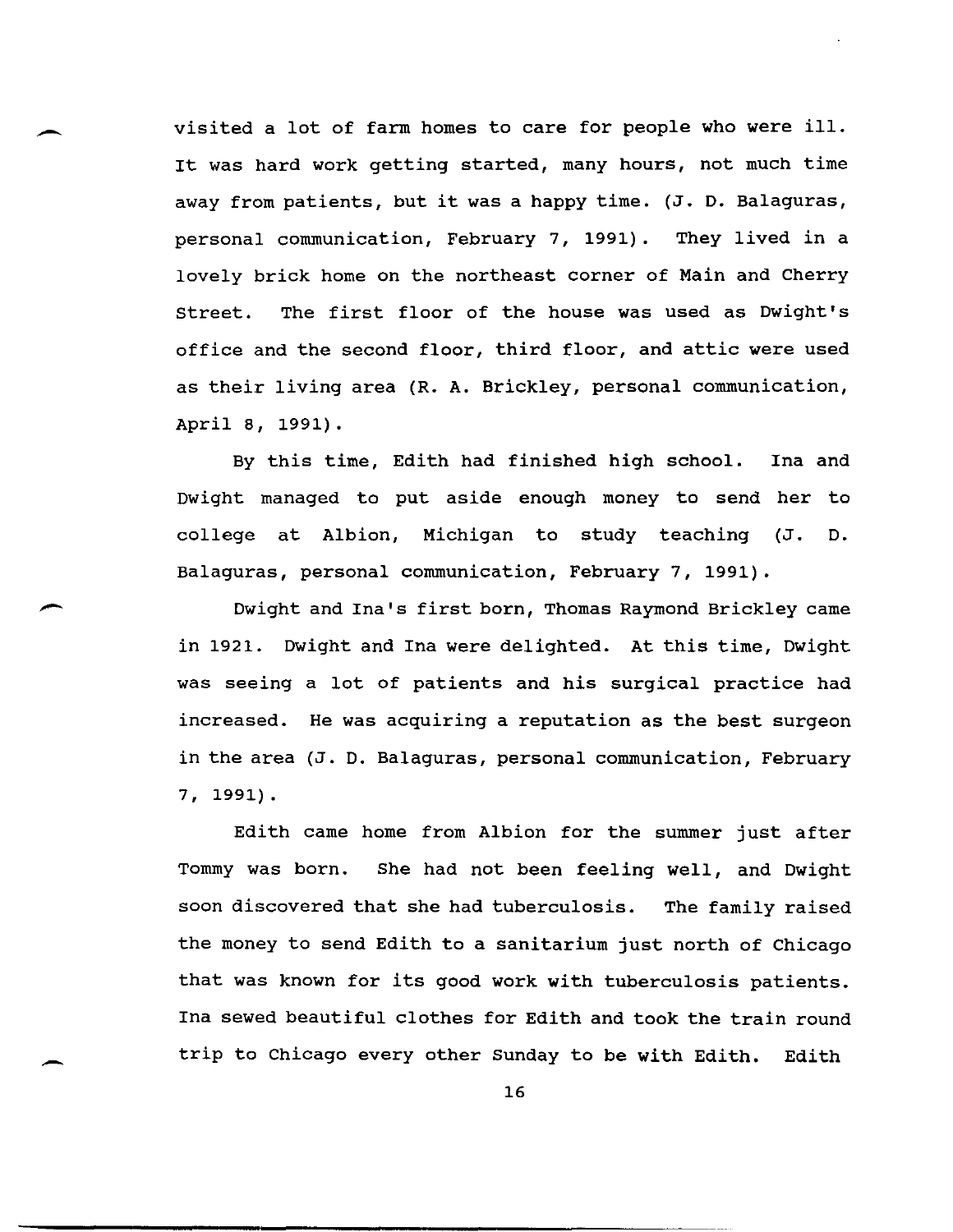seemed to be getting stronger and stronger, but after the beginning of her second year at the sanitarium, she lost ground and soon died (J. D. Balaguras, personal communication, February 7, 1991).

 $\overline{\phantom{a}}$ 

-

During this time, Ina practiced her nursing very little. She went on a few difficult house calls with Dwight, but spent most of her time taking care of Tommy and making the exhausting treks to visit Edith. In 1924, three year old Tommy developed an infection. Despite all the care, love, and ministrations of every doctor and nurse in the county, Tommy died from nephritis (J. D. Balaguras, personal communication, February 7, 1991).

Ina and Dwight were blessed with a second son, Richard Agar Brickley born on August 15, 1925. Eighteen months later on March 23, 1927, a third son, Harry Dwight, was born ("Florence Starr, Ina Brickley," 1987). These two lively boys kept Ina busy and brought a lot of happiness back into the Brickley home (J. D. Balaguras, personal communication, February 7, 1991). Once the two boys were going to run away. Ina packed their lunches and sent them off. They went as far as the tree in their yard because they weren't allowed to cross the street (I. Maxwell, personal communication, February 8, 1991). Ina was entranced by her children and by Dwight's sister's daughters (J. D. Balaguras, personal communication, February 7, 1991).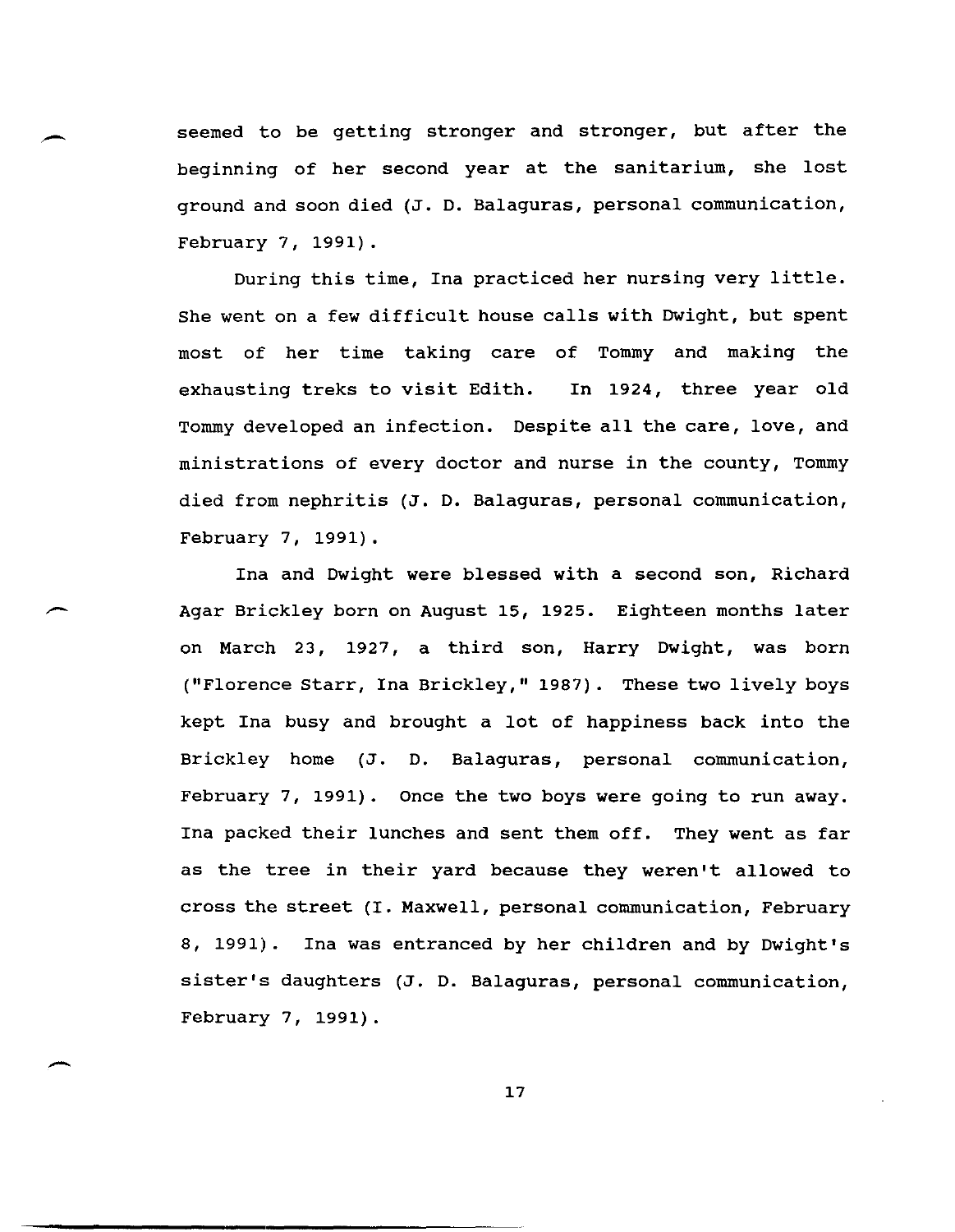Just as she had done in her nursing career, Ina ran an efficient house. She never raised her voice and she always had a house full of children. Day or night there was always an extra child or two around and there was always a different number at the supper table whether it be adults or children. Children seemed to react to Ina as friend to friend rather than child to adult. She was firm and had rules but seemed to be on a person to person basis with everyone from the youngest to the oldest person she knew. She had a wonderful ability to completely disregard age in her relationships with people and to relate to people without any age barrier. This ability helped her to accomplish so much at such a young age and is why she enjoyed such a wide variety of friends even when she was beyond ninety years old ( J. D. Balaguras, personal communication, February 7, 1991).

-

--

Dwight was now in practice with two partners, Dr. Clarence Mead and Dr. O. G. Hamilton. Lula Hamilton, wife of Dr. O. G. Hamilton, was also a nurse. She and Ina often went in to help new mothers in their homes or help very sick older patients. They did this on a voluntary basis. They both loved nursing and needed to use their skills whenever they could (J. D. Balaguras, personal communication, February 7, 1991) .

Dick and Harry were growing and Ina wanted to make sure that they became dependable citizens. In the summer the boys were sent two days a week to work for their Grandfather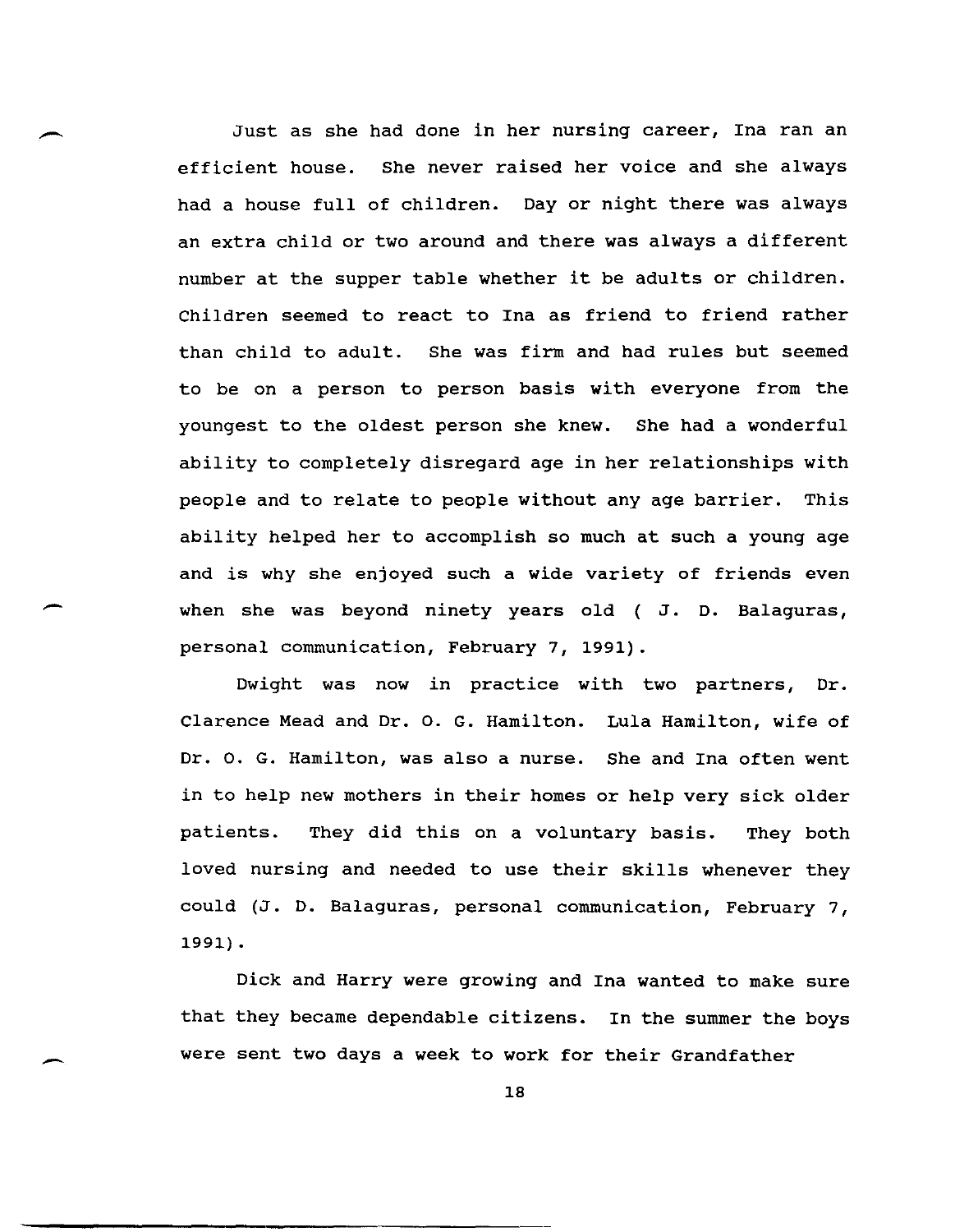Brickley on the farm. They did learn to do chores and to have responsibility, but they also enjoyed these work visits because of Grandmother Brickley's full cookie jar and her habit of making their favorite corn fritters for dinner. They also learned from Grandfather Brickley a love of nature and of the outdoors. Dick and Harry were in the third and first grades when they learned that they were going to have a new brother or sister. They had decided that the new baby would be a sister and they were right! Harry had picked out names for the new baby and told Ina that she could name their sister Sparky, Herschel, or Jo Jo. Instead, Ina named her daughter Jean Diann, Jean for Edith Jean (J. D. Balaguras, personal communication, February 7, 1991). Diann was born June 20, 1934 ("Florence Starr, Ina Brickley," 1987). Diann brought a new group of children in and out of the Brickley residence (J. D. Balaguras, personal communication, February 7, 1991).

As the children grew, Ina kept busy in the community. In 1937 she was asked to help reorganize the Bluffton Girl Scouts. She received leadership training under Mrs. Barbour of Fort Wayne. Bluffton had five troops. Their activities included visiting Bluffton churches and going for a week of camp at Lake Webster ("Florence starr, Ina Brickley," 1987). She also trained other mothers to be scout leaders (J. D. Balaguras, personal communication, February 7, 1991).

In the first Girl Scout troop that Ina started there was a very poor girl who desperately wanted to belong to **the**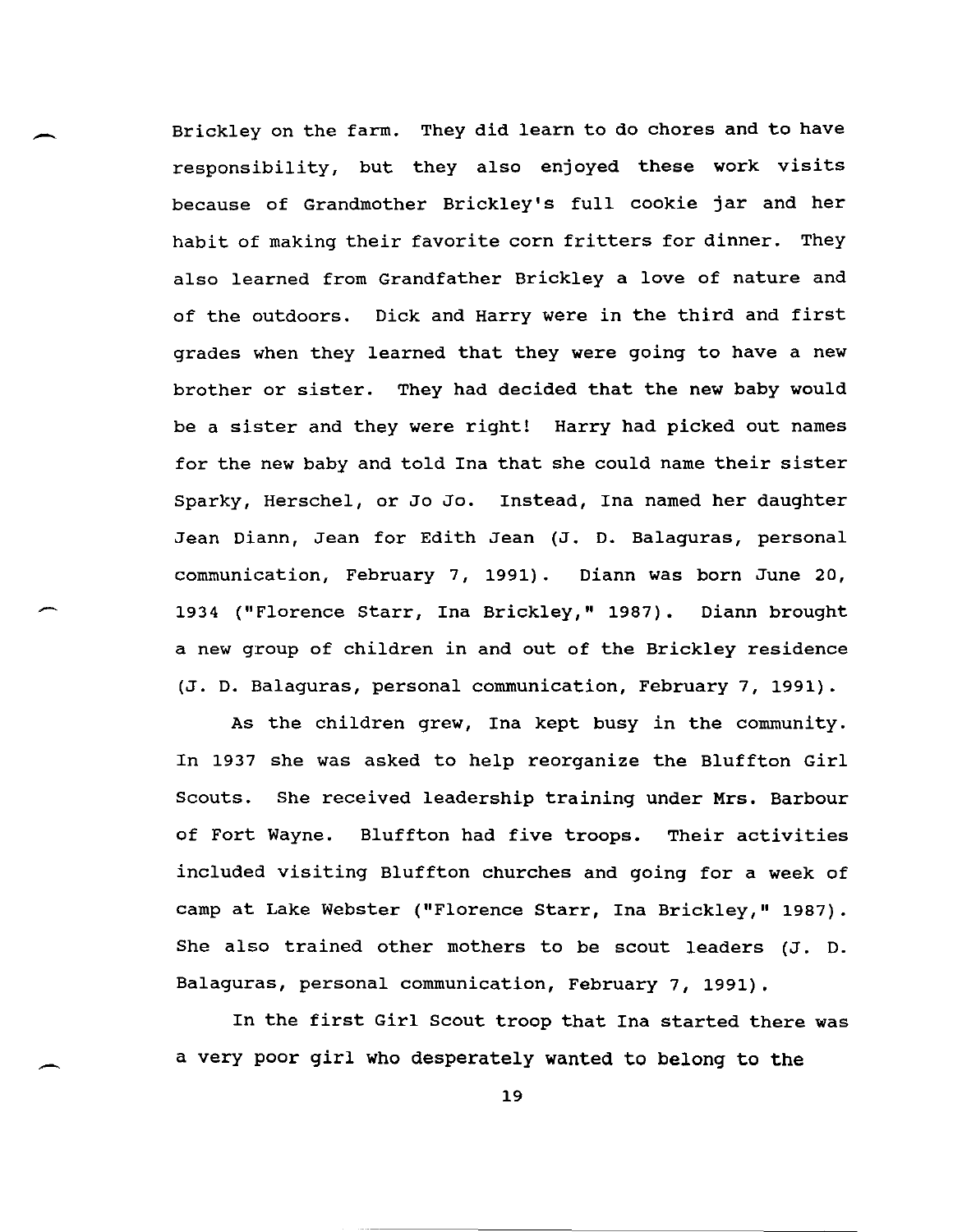troop. Ina and Lulie Hamilton made sure the girl had a uniform just like the ones all the other girls wore. In those days the material and the pattern had to be bought and then the girl would have to make the uniform (M. L. Kalt, personal communication, February 4, 1991). Ina worked with initiating girls into the troops. At East Rock Creek School, Ina helped with the initiation and came dressed up in a girl scout uniform (J. Kober, personal communication, March 6, 1991). Ina also helped a girl acquire self-esteem. The girl was always complaining in grade school about how big her feet were. This girl was much taller than most of her classmates and especially the boys. Ina informed the girl that she would look funny if she had little feet. She would probably topple over. Ina also informed the girl to stand up straight and tall and when she walked into a room she would be noticed. The little short "cute" girls wouldn't be seen (M. L. Kalt, personal communication, February 4, 1991).

Furthermore, it was about this time when Ina became a member of the Tri Kappa State Sorority and a member of the First united Church of Christ. As a member of the Tri Kappa Sorority, she helped establish the Tri Kappa Welfare Fund that provided the needy with money given by local business men ("Florence Starr, Ina Brickley," 1987).

While the children were growing up there was always the fear of polio. Epidemics of polio would come and go, and no one really knew why or how the disease was spread. As Harry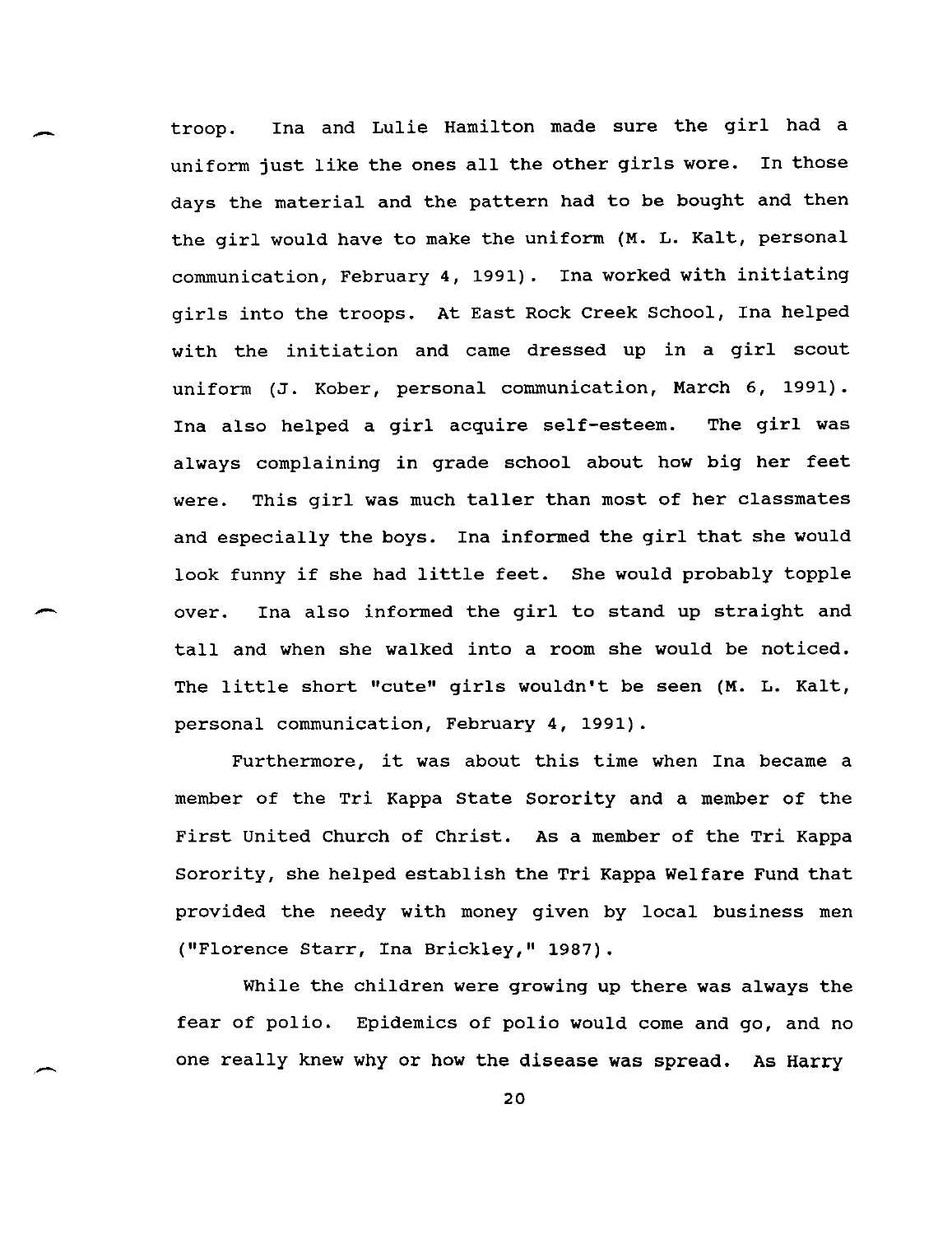started his freshman year in high school he came down with<br>polio. Dwight's and Ina's medical skills were desperately Dwight's and Ina's medical skills were desperately needed. Dick and Diann were sent to live with Grandmother Brickley for over a year and Ina and Dwight's home was quarantined. No one could enter because polio was present (J. D. Balaguras, personal communication, February 7, 1991).

Ina was afraid of carrying the disease and so could not visit her other two children. However, she did make a lot of telephone calls. She devoted herself fully to keeping Harry from getting paralyzed and to nursing him back to good health. One of her original nurses at the Wells County Hospital came to the door, suitcase in hand, and moved in for the duration. Alfreido Norton became a new and valued member of the family. She worked with Harry by keeping his legs moving and using hot towels on the legs; the sister Kenny method. Ina tried to keep everyone's spirits high and to keep a positive outlook. When Harry got better, he wouldn't believe that he had polio. Alfreida had to take the sign off of the front door to show him. Perhaps because of the excellent nursing care that Harry received, he was able to continue high school and make a record as a track star, winning many ribbons for his running ability (J. D. Balaguras, personal communication, February 7, 1991) .

World War II was on everyone's mind as Dick and Harry were finishing high school. Dick was such a good student that he was able to start college early and then continue through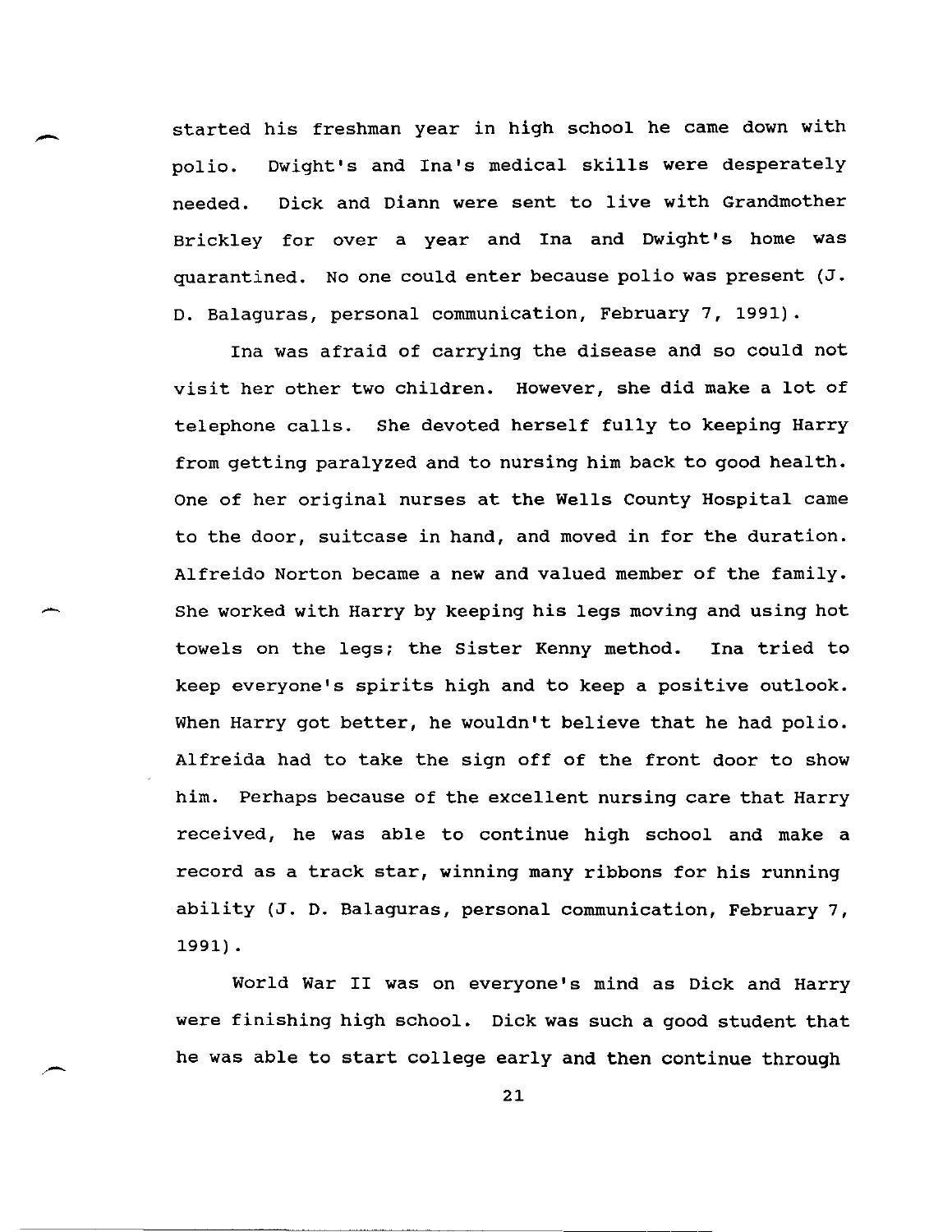medical school on an accelerated program. He took 27 hours a semester as an undergraduate, being admitted to medical school at age 17. He went on to Northwestern Medical School and attended year around. After he finished his surgical residency at Cook County Hospital in Chicago, he went into the Airforce and was eventually stationed in San Diego (J. D. Balaguras, personal communication, February 7, 1991).

Harry left high school early to take one semester of college, and then at age 17, he went into the Navy. Eventually, he was stationed in San Diego. Harry returned from the Navy and started the long educational trip to becoming a surgeon. His surgical residency was also at Cook County Hospital (J. D. Balaguras, personal communication, February 7, 1991).

When Harry had finished his residency and when Dick returned from the Airforce, both young doctors joined in practice with Dr. willis Gatch, Dean of Indiana University Medical School, and Dr. John E. Owen in Indianapolis. They had been urged to join in this partnership by their father. Dwight had received many offers to come to Indianapolis to practice surgery but had decided that the Brickley family would be happier living in Bluffton. However, he wanted his sons to have the opportunity he turned down to be in practice with two of the best surgeons in the state. The two Brickley men still say that the best surgeon they ever observed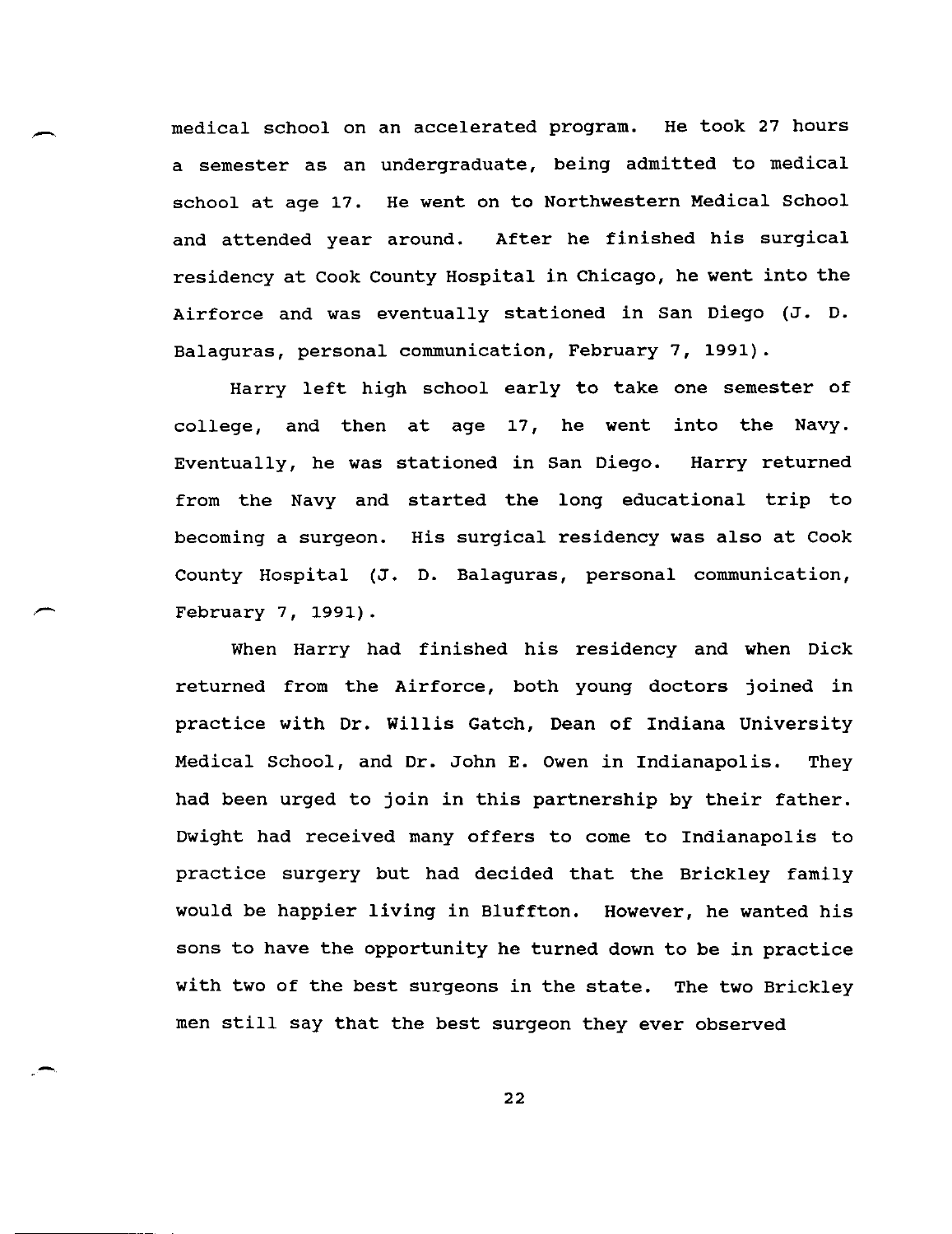operating was their father (J. D. Balaguras, personal communication, February 7, 1991).

-

-

During the time the boys were in medical school, Diann was growing up and enjoying the normal small town childhood. Ina worked with the Rainbow Girls, and Diann and her school friends were active in this group. Ina and Dwight's nieces, Hallie, Jean, and Joyce, had finished high school. with Ina's influence and help, they all decided upon nurses training. At Fort Wayne, all three trained in a hospital diploma program and became active nurses. Joyce's daughter eventually became head surgical nurse at the Wells County Hospital. Ina and Dwight's nephew, Don, went to Indiana University and I. U. Medical School and became a pediatric cardiologist who travels around the world lecturing on pediatric heart surgery (J. D. Balaguras, personal communication, February 7, 1991).

After finishing high school, Diann went to Indiana University majoring in pre-medicine and/or pre-law. Being the real exception in the family, Diann chose pre-law, majoring in political science and economics. She was active in college being president of her sorority, member of the Senior supreme Court, Union Board Director, and vice president of the I. U. Student Foundation. Upon graduation, Diann was admitted to law school, but instead chose to attend the Harvard/Radcliffe Program in business administration. It was the first year of the Harvard Business School and women were not allowed to attend the Harvard Business School. Thus, Diann was an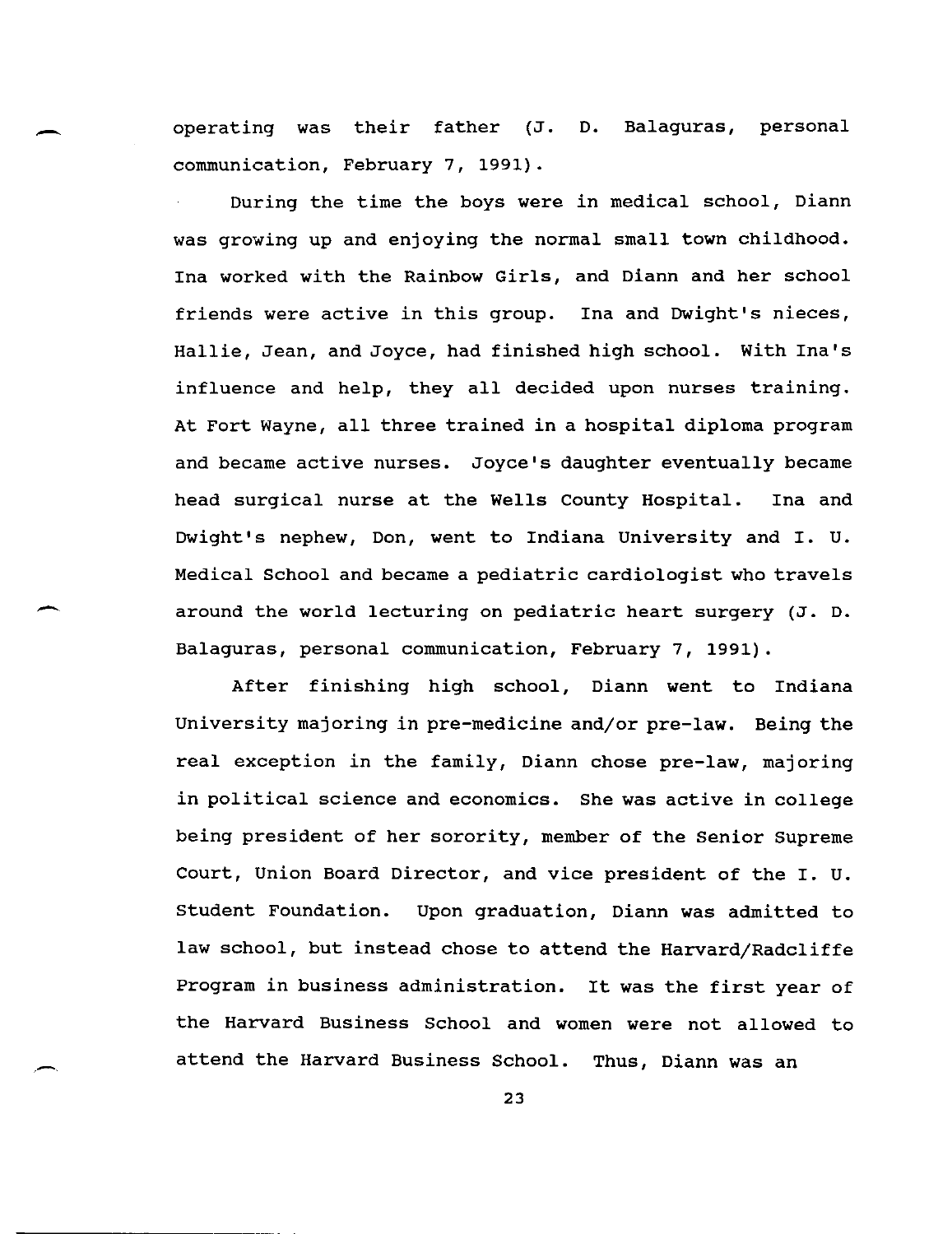

Mrs. Ina M Brickley (Submitted by J. D. Balaguras)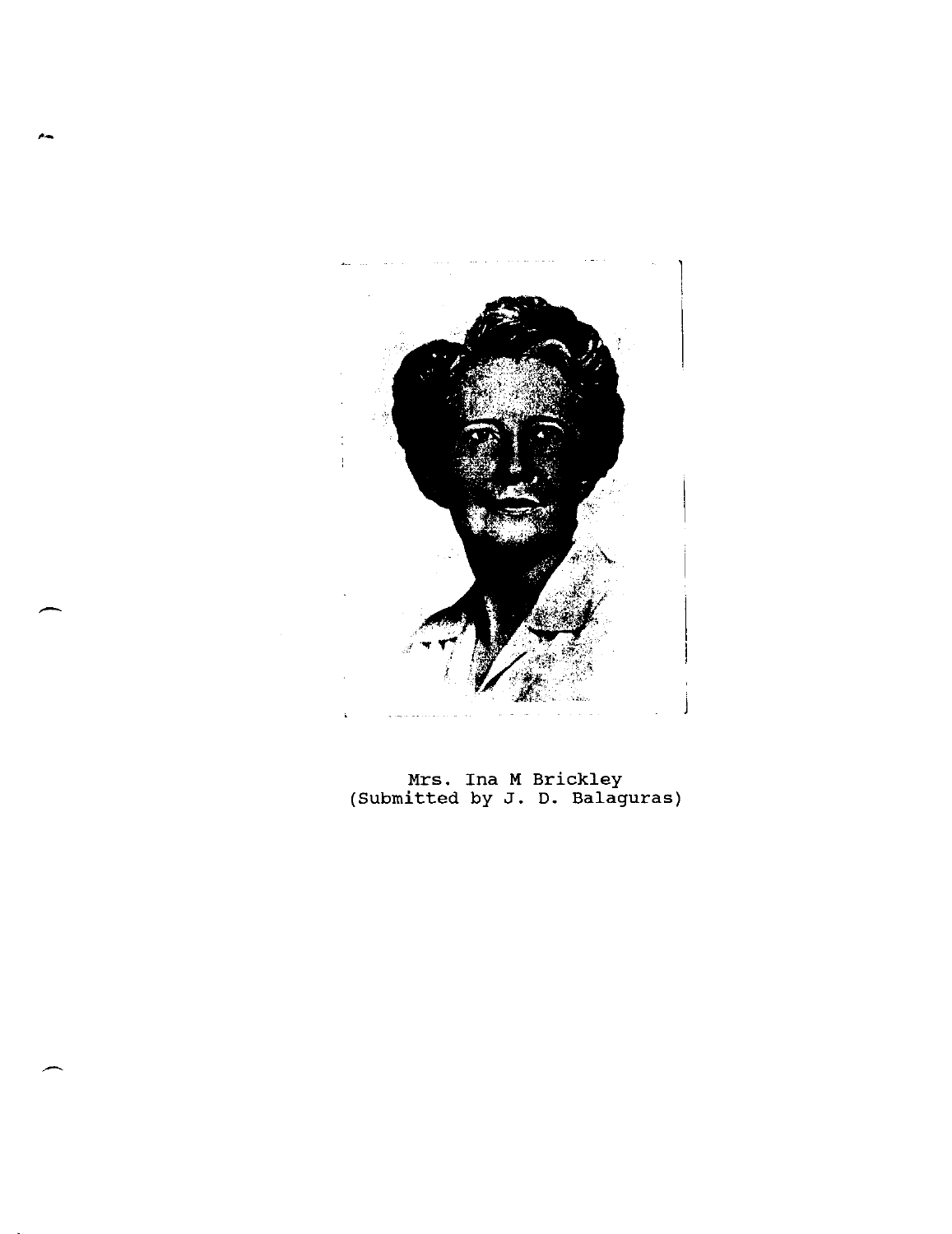exception. upon completion of this graduate program, Diann accepted a job with Harvey Olsen in chicago and in time became assistant manager of Olson Travel organization and director of the College Travel Program (J. D. Balaguras, personal communication, February 7, 1991).

-

-

--

With their children grown and away from home, Ina and Dwight had time to spend together. However Dwight was still working hard and Ina had kept up her nursing license and worked with the Red Cross at blood banks. She enjoyed her friends and always had drop in visits from the now grown children that she used to council when they were young and needed someone to share their problems with. Whenever they visited in Bluffton they never forgot Ina and they would bring their children for her to meet (J. D. Balaguras, personal communication, February 7, 1991).

Dwight had had two light heart attacks and did slow down a bit. He spent more of his time visiting the family farm and enjoyed the position he held for a long while as president of the school board and as director of the Old First National Bank. He was known to everyone as "Doc" and to many nonrelated children as "Uncle Doc". On November 17, 1961, ("Widow of," 1990) he came home from a busy day, spent a quiet evening with Ina, got ready for bed, leaned over and gave Ina a kiss, and was gone (J. D. Balaguras, personal communication, February 7, 1991).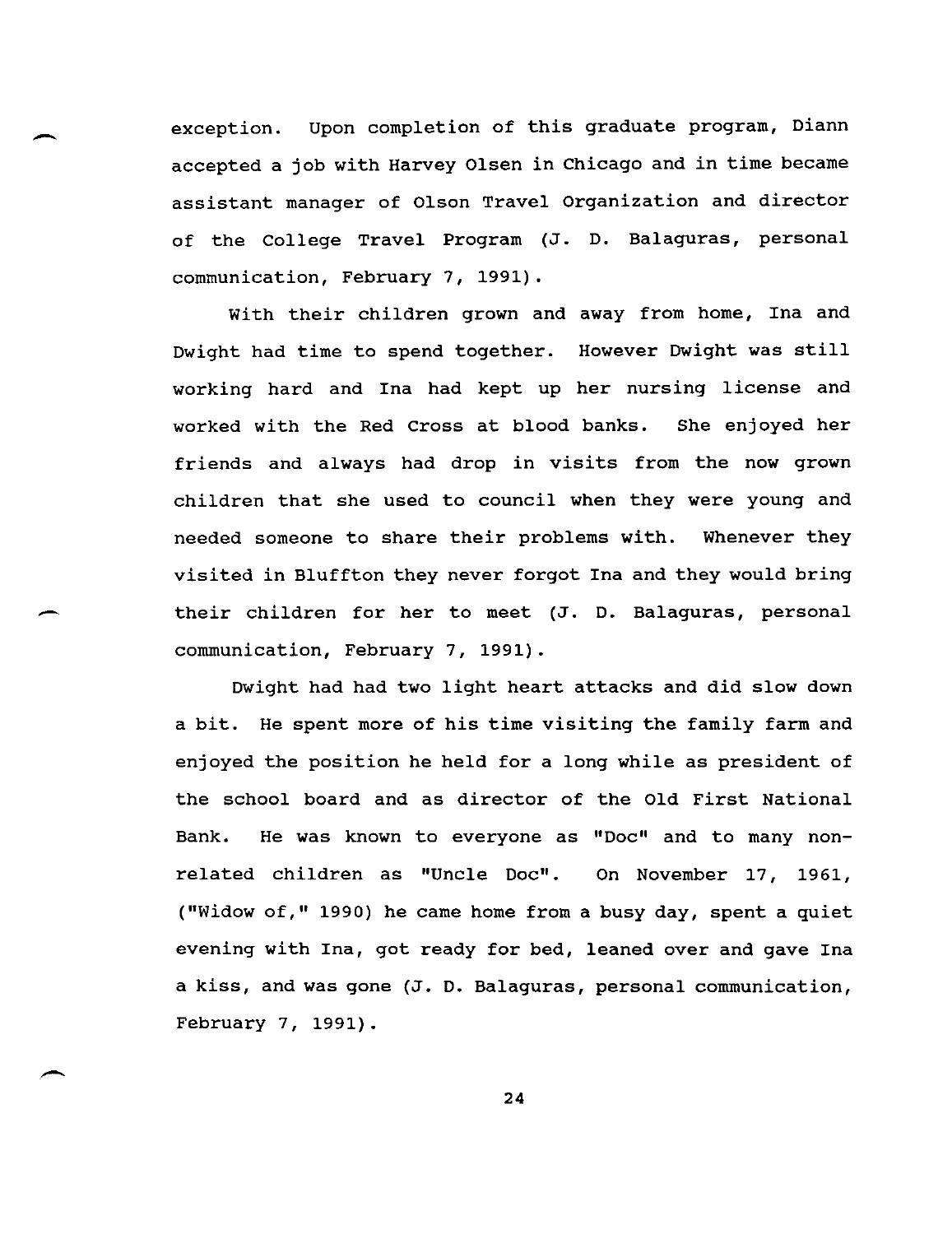Ina never let herself get down. She was terribly lonely without Dwight but she kept very busy. She became responsible for the Brickley farm. She learned all she could about farms and jumped in with both feet to oversee the operation and to keep everything in order. Since Diann was in the travel business and could get special travel passes, the two traveled extensively. They visited England and took trips to Egypt, Israel, Paris, and Rome. Ina loved traveling, a characteristic that she might have inherited from her father (J. D. Balaguras, personal communication, February 7, 1991).

--

-

Diann married Nicholas Balaguras in 1962 and stopped the traveling for a while. They lived in Bloomington and Nick opened up the Aristotle Book Store, a college textbook store at I. U. Ina loved to visit Bloomington and enjoyed her three grandchildren, Jeanie, John, and Jeff. Ina drove herself in her own car because this allowed her the freedom to get home when she thought the time was right. She also enjoyed her grandchildren who lived in Indianapolis, Dinah, Sarah, Laura, Rick, and Andy. Ina was closest to her granddaughter, Jeanie Balaguras, the child dearest to her heart. Perhaps she saw herself in Jeanie or maybe the child Ina might have been if her life hadn't been so suddenly overturned and difficult. Maybe she saw a bit of Edith Jean in Jeanie. Nevertheless, Ina's good qualities have appeared in Jeanie who has much ability, much wit and charm, and much love to give (J. D. Balaguras, personal communication, February 7, 1991).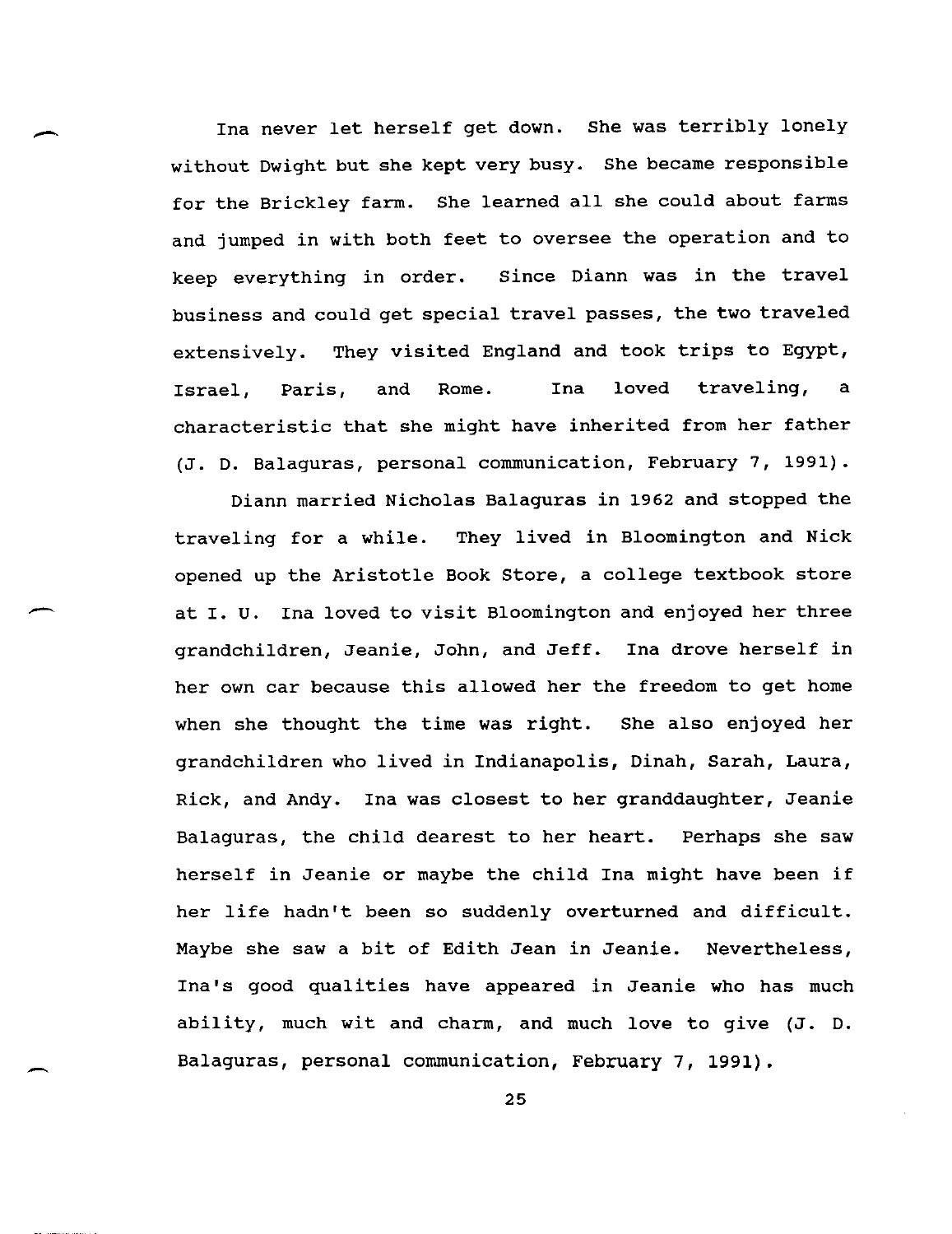

Mrs. Ina M Brickley (Taken from Bluffton News Banner, December 20, 1990)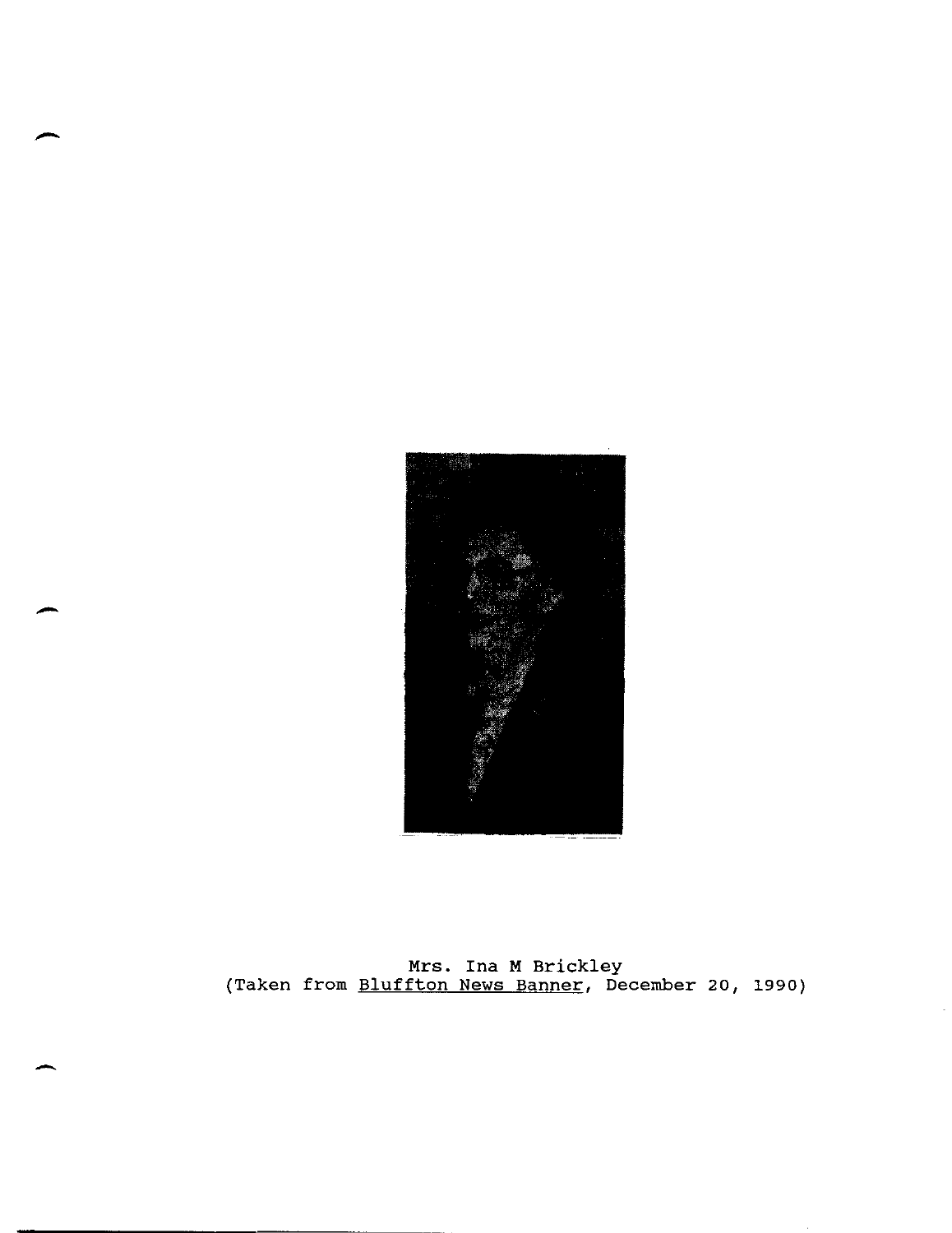Ina continued to serve the community of Bluffton and use her talents. The Wells County Hospital had went through major expansions in 1936, 1950, and 1960. Its name was changed to the Wells community Hospital in 1969 (Beaty-Kreigh, 1987). Ina served as the first life-long member of the Wells County/Community Hospital Auxiliary ("Widow of," 1990). She had memberships in the Fort Wayne Medical Auxiliary, Fort Wayne Women's Club, and the Monday afternoon duplicate club. She also loved remodeling houses. During her lifetime, she was involved in the remodeling of 15 houses ("Florence Starr, Ina Brickley," 1987).

-

-

Ina remained in good health until she broke her hip at the age of 94. In spite of the doctor's predictions that Ina would not be able to walk for a long time, Ina ordered an ambulance and had herself taken home to recuperate. She was off and using a walker and led an active life with an active and quick mind until her 95th birthday. After falling another time, Ina began to fail in health. She needed help if she was to remain at home which she insisted on. Therefore, two care givers were hired to take care of Ina. Ina enjoyed their company but even though Ina spent her time in bed she was still in charge of her home (J. D. Balaguras, personal communication, February 7, 1991).

On August 10, 1990, a nursing student from Ball State University came to interview Ina about nursing. several statements of advice: Ina gave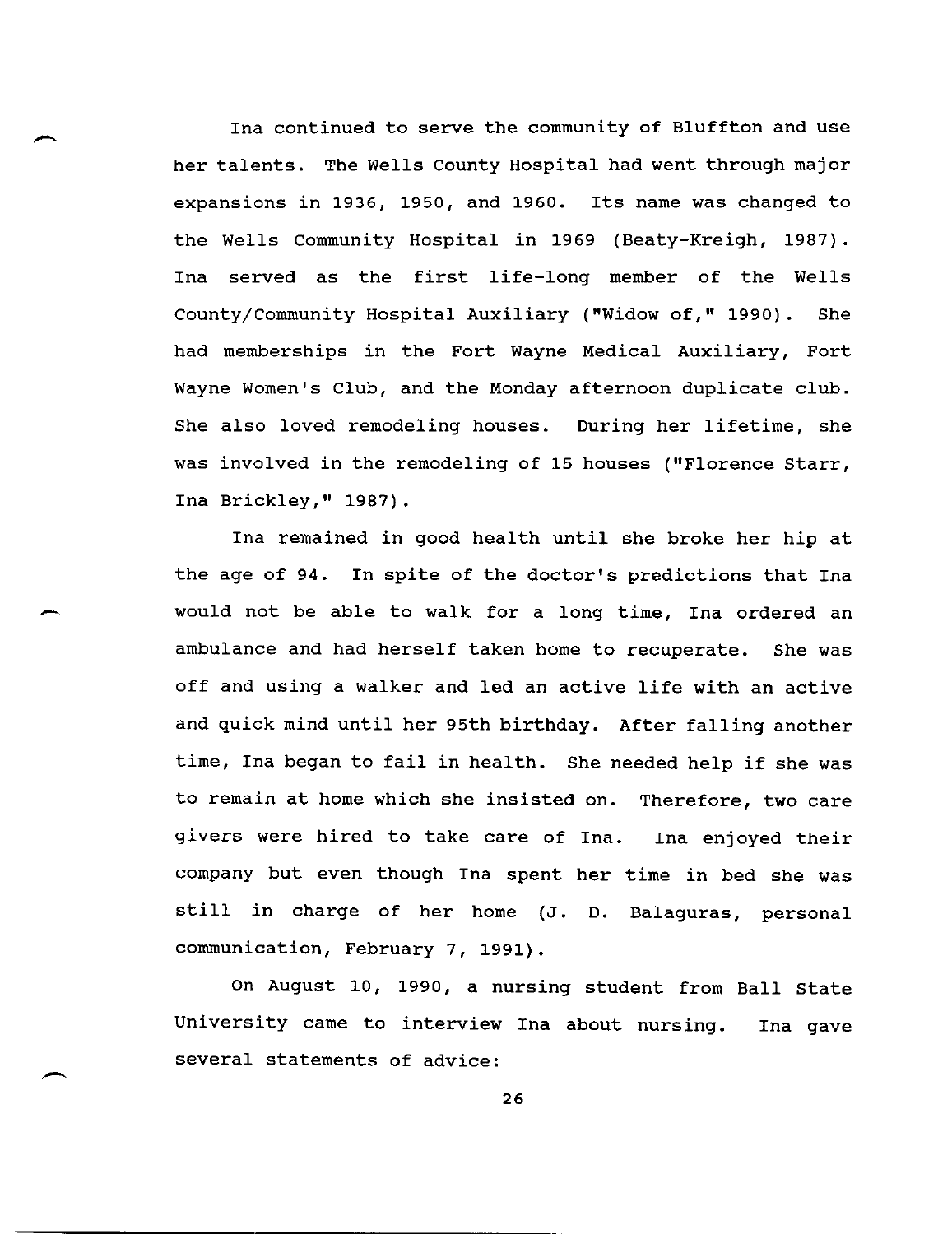- 1. Make up your mind that you can help them.
- 2. If you're willing, you can do a lot.<br>3. Know that you can do it.
- 3. Know that you can do it.<br>4. Know what has to be done

-

- 4. Know what has to be done and stay with it.<br>5. Have them always respect you.
- Have them always respect you.
- 6. There's a good return for what you wish to do.<br>7. Always help the other fellow.
- Always help the other fellow.
- 8. If you like it, it becomes easy to you.

Her last great moment came in september, 1990 during a good period. She had been determined that she would walk after her fall in the spring, but had not had the strength to even use her walker. One afternoon she asked her helper to have her husband come inside when he came to pick her up. Ina had a plan. When he arrived she had each one get on either side of her and she got up and walked around the room with their support. Everyone said, "She couldn't have." But, she did! (J. D. Balaguras, personal communication, February 7, 1991) .

As 1990 wound down, Ina was hospitalized twice for hyponatremia. Her sodium level had dropped to 105 mg/dl. The normal sodium level for humans is 135-145 mg/dl. Dr. Richard Brickley and Dr. Harry Brickley couldn't figure out how Ina was losing sodium except that she was having some post nasal drip which she was spitting out. The two doctors ordered 3% sodium chloride which is rarely ordered because of its high concentration. When Ina received this solution, she would perk up. However, each of these periods of hyponatremia caused Ina to become much weaker. On Thursday, December 19, 1990 at 10:20 p.m., Ina M Agar Brickley passed away in the privacy of her home. No medical pathophysiology could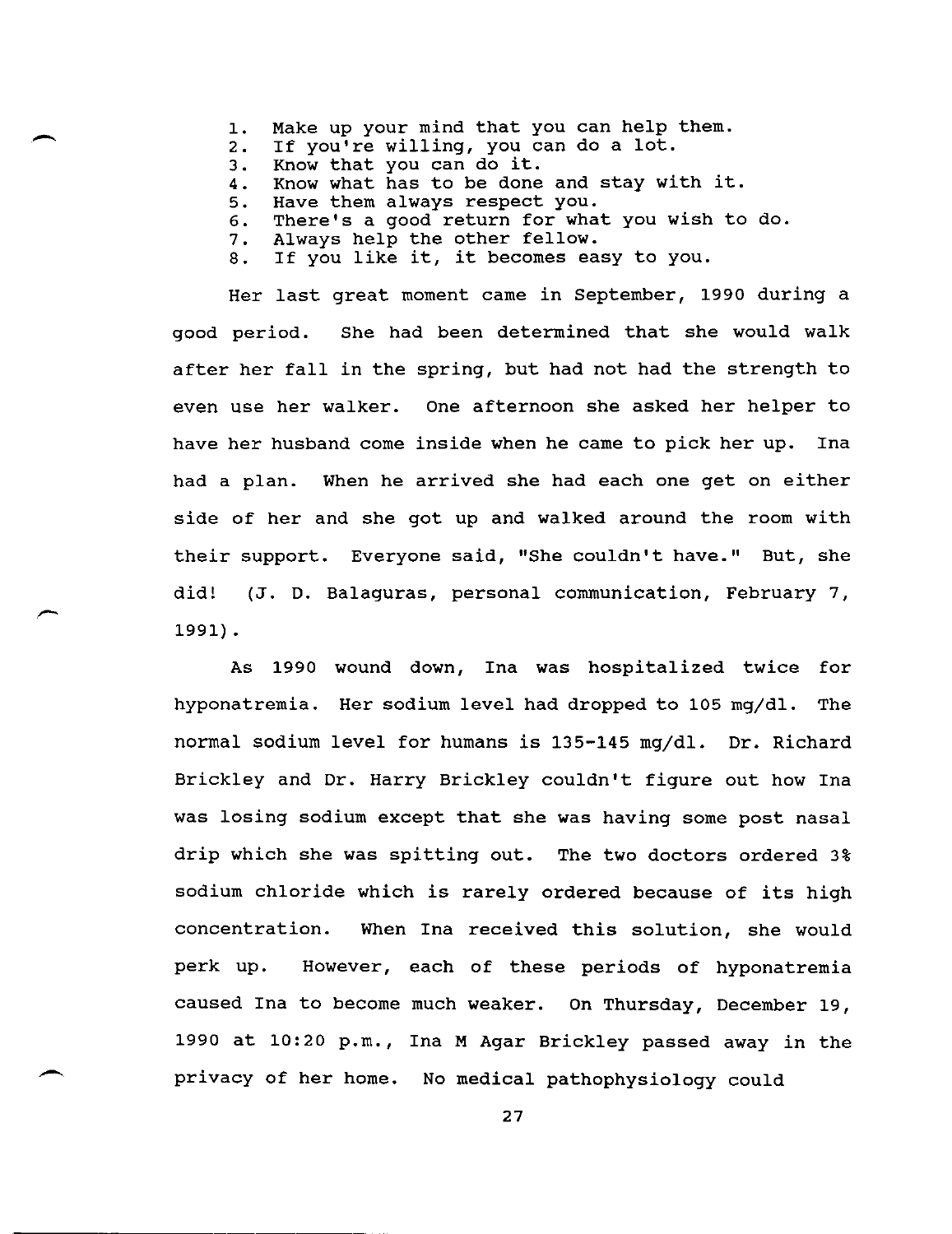adequately explain what caused her death. As Dr. R. A. Brickley stated, "It was her time" (personal communication, April 8, 1991).

In summary, Ina contributed to nursing. She used what she learned in training and was assertive in establishing these new and improved practices in the Wells County/Community Hospital. She was committed and loyal to her profession and made the most of every moment. As a superintendent, she was a teacher and an administrator who cared about the patients and about the staff of the hospital. She was a partner with her husband who was a physician. Together, they served the community with home births and calling on rural people who were ill. Ina also actively ministered care to her family when they became ill. Her determination and will kept her going to accomplish whatever goal she had set. She loved those who were around her and she never lost her conviction to help those who were in need.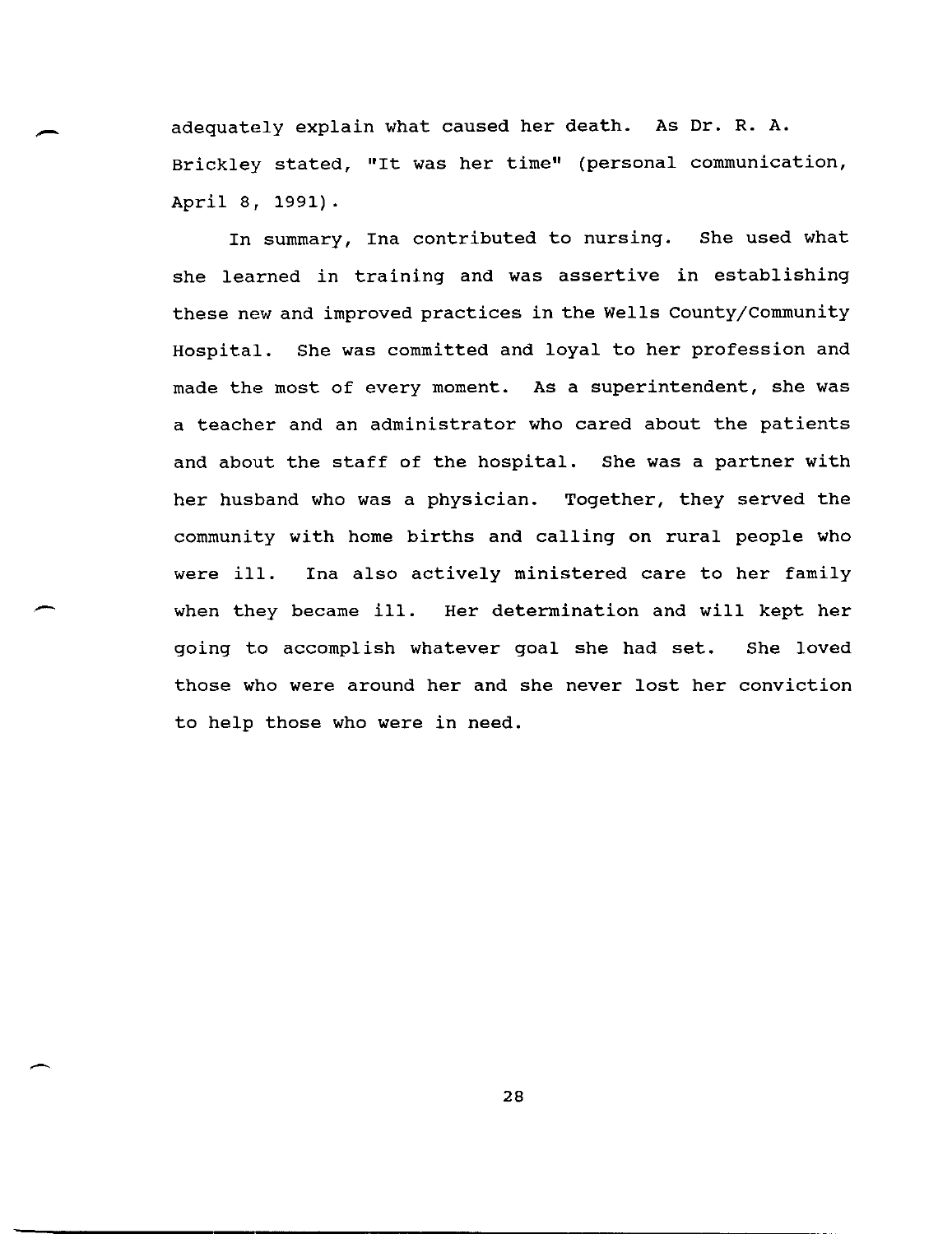## Bibliography

Another nurse for hospital arrives. (1918, June). Bluffton News Banner, p. 4.

Arrangements made for temporary hospital. (1918, October).

Bluffton News Banner, p. 1.

 $\blacktriangleright$ 

- Beaty-Kreigh, B. (1987). Feature Wells County/Community Hospital. Bluffton, IN: Wells community Hospital.
- County hospital accepted from contractor. (1918, June). Bluffton News Banner, p. 1.
- County hospital superinstendent chosen. (1918, June). Bluffton News Banner, p. 1.
- Delicate operation at county hospital. (1918, August). Bluffton News Banner, p. 1.
- Dock, L. L. (1912). A History of Nursing. New York: The Knickerbocker Press.
- First baby born at county hospital. (1918, June). Bluffton News Banner, p. 1.
- Fitzpatrick, M. L. (1983). Proloque to Professionalism. Bowie, MD: Robert J. Brady Co.
- Florence starr, Ina Brickley local entries for outstanding women of Indiana first volume. (1987, October). Bluffton News Banner, p. 1.
- Halloween closed. (1918, October). <u>Bluffton News Banner</u>, p. 1.
- Hospital equipment is now complete. (1918, June). Bluffton News Banner, p. 4.
- Hospital superintendent tenders resignation. (1919, March). Bluffton News Banner, p. 1.
- Hospital superintendent weds Dr. H. D. Brickley. (1918, November). Bluffton News Banner, p. 1.